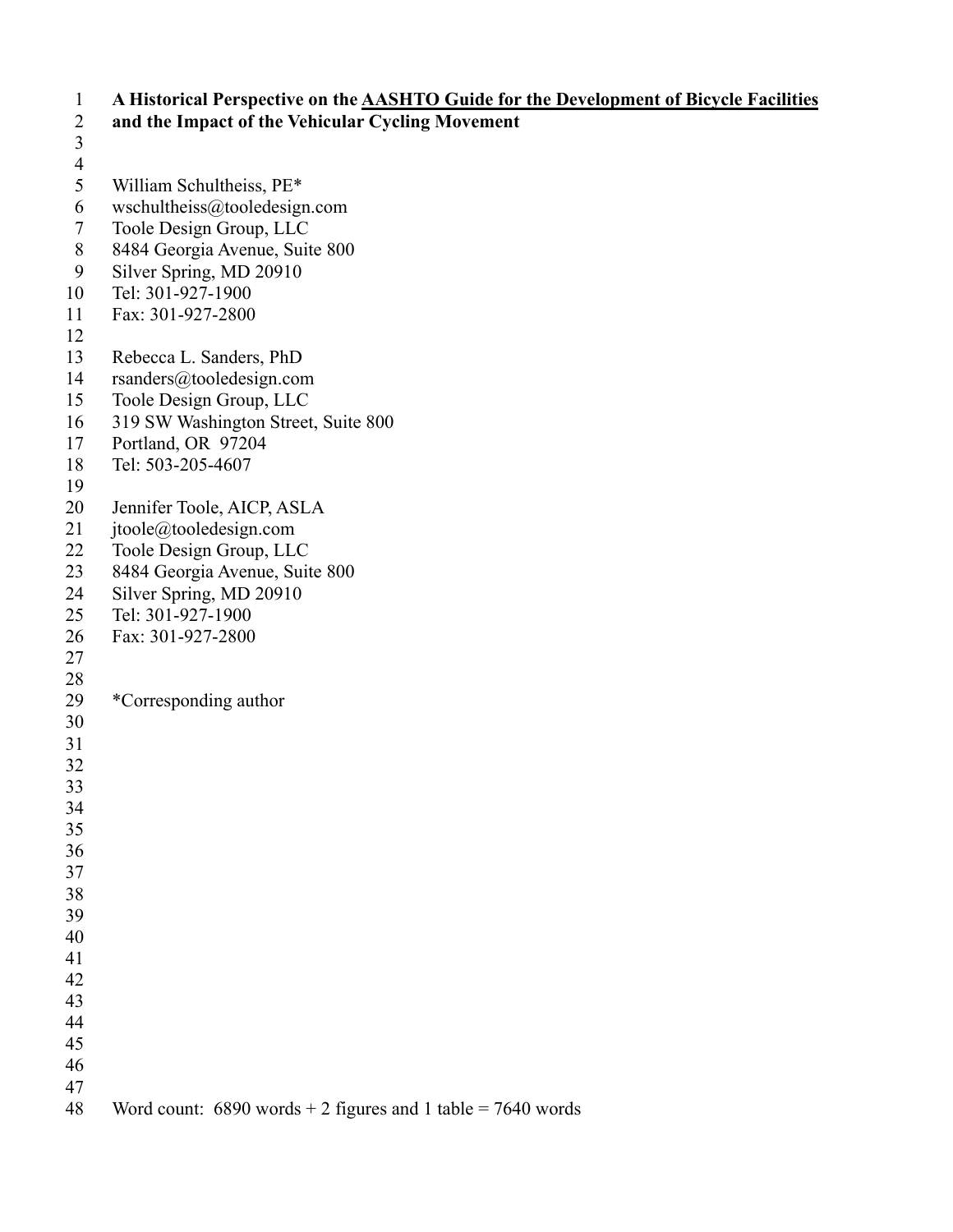#### 1 **1. ABSTRACT**

2 This paper draws from a literature review and interviews to demonstrate the impact of advocacy,

3 research, and culture on guidance for design users, bike lanes and separated (protected) bike

4 lanes in the American Association of State Highway Transportation Officials (AASHTO) Bicycle 5 Guide content from 1974 to present. In the late 1960s and early 1970s, a bicycle renaissance in

- 6 America resulted in efforts at the local, state, and federal level to encourage bicycling. After
- 7 Davis, California, became the first community in the United States to build a network of bike
- 8 lanes, a new brand of bicycle advocacy vehicular cycling (VC) formed to oppose efforts to
- 9 separate bicyclists from motorized traffic based on fears of losing the right to use public roads.

10 Via positions of power and strong rhetoric, vehicular cyclists influenced design guidance for

- 11 decades to come.
- 12

13 Through the 1980s, the VC philosophy aligned with a federal view that bicyclists freeloaded

14 from the gas tax, the latter resulting in diminished federal support for guidance and related

15 research throughout the decade. However, the passing of the Intermodal Surface Transportation

16 Efficiency Act of 1991 (ISTEA) led to increased bicycle networks and renewed interest in

17 bicycle facility research. Although vehicular cyclists continue to oppose roadway designs that

18 separate bicyclists from motorized traffic, research from the last decade demonstrates networks

19 of separated bikeways improve bicyclist safety and are necessary to meet the needs of the vast

20 majority of the public who want to bicycle but feel unsafe in many traffic contexts.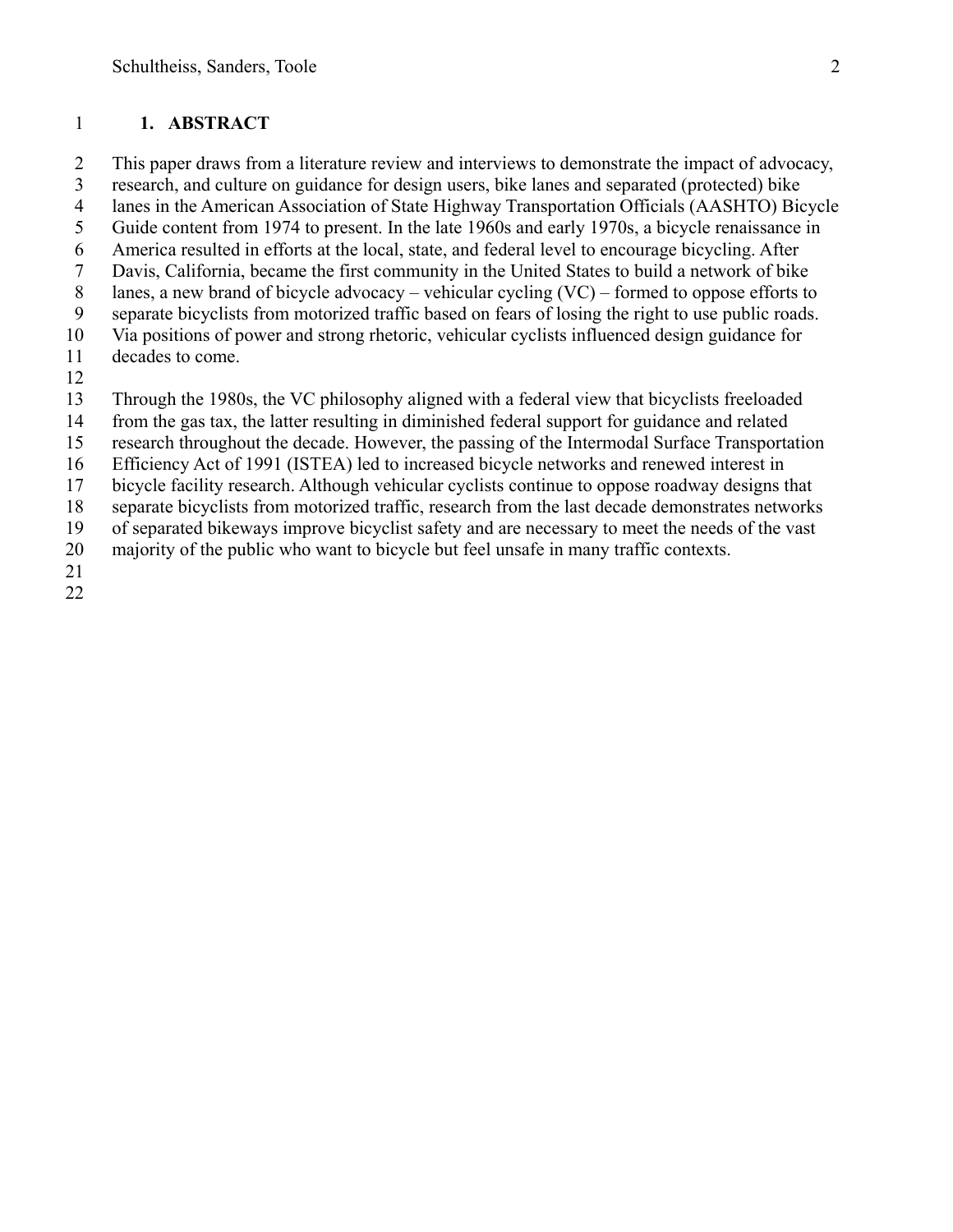#### 1 **2. INTRODUCTION**

2 A transportation design guide does more than just synthesize scientific data and facts—it reflects 3 the values of a culture based on the opinions and political climate of the era, and the knowledge 4 and biases of the people involved in the development of the guidance. From the 1950s through 5 the 1970s, the transportation profession focused almost entirely on expanding motor vehicle 6 mobility, as evidenced by the completion of a 26,000-mile network of interstates in 1971 after 7 only 15 years of effort. It is within this context of suburban expansion, increasing automobile 8 dependence, and worsening air quality that interest in bicycling for transportation emerged. 9

10 However, as more adults began to bicycle in the 1970s, bicycle crashes increased (see example

11 from Santa Barbara, CA, in Figure 1) *(1)*. People began to demand safety improvements and

12 political support grew to provide them. For example, in 1971, New York Congressman Ed Koch

13 advocated for a new roadway design approach, saying, "The only way to ensure safety for the

14 many thousands of New Yorkers who want to bicycle is to designate official and exclusive bike

15 lanes" *(2)*.





 $\frac{17}{18}$ 

18 **FIGURE 1. Bicycling Trends from 1974 Santa Barbara Bikeway Master Plan** *(1)* 19

20 As citizens requested bike lanes, transportation officials were put in the uncomfortable position

21 of having no reliable design guidance. To resolve this issue, the U.S. Department of

22 Transportation (USDOT) and some states began to fund bicycle programs and research. This

23 research and experience led to the development of bicycle facility design guidance at the state

- 24 (notably California) and national level, including the publication of the first edition of the
- 25 AASHTO Bike Guide in 1974.
- 26

27 This paper reviews the evolution of the AASHTO Bike Guide from 1974 to 2012 as a case study,

- 28 relying on Guide content, published research, and interviews of key sources to show how
- 29 advocacy, research, and culture influenced the history of the Bike Guide as it pertained to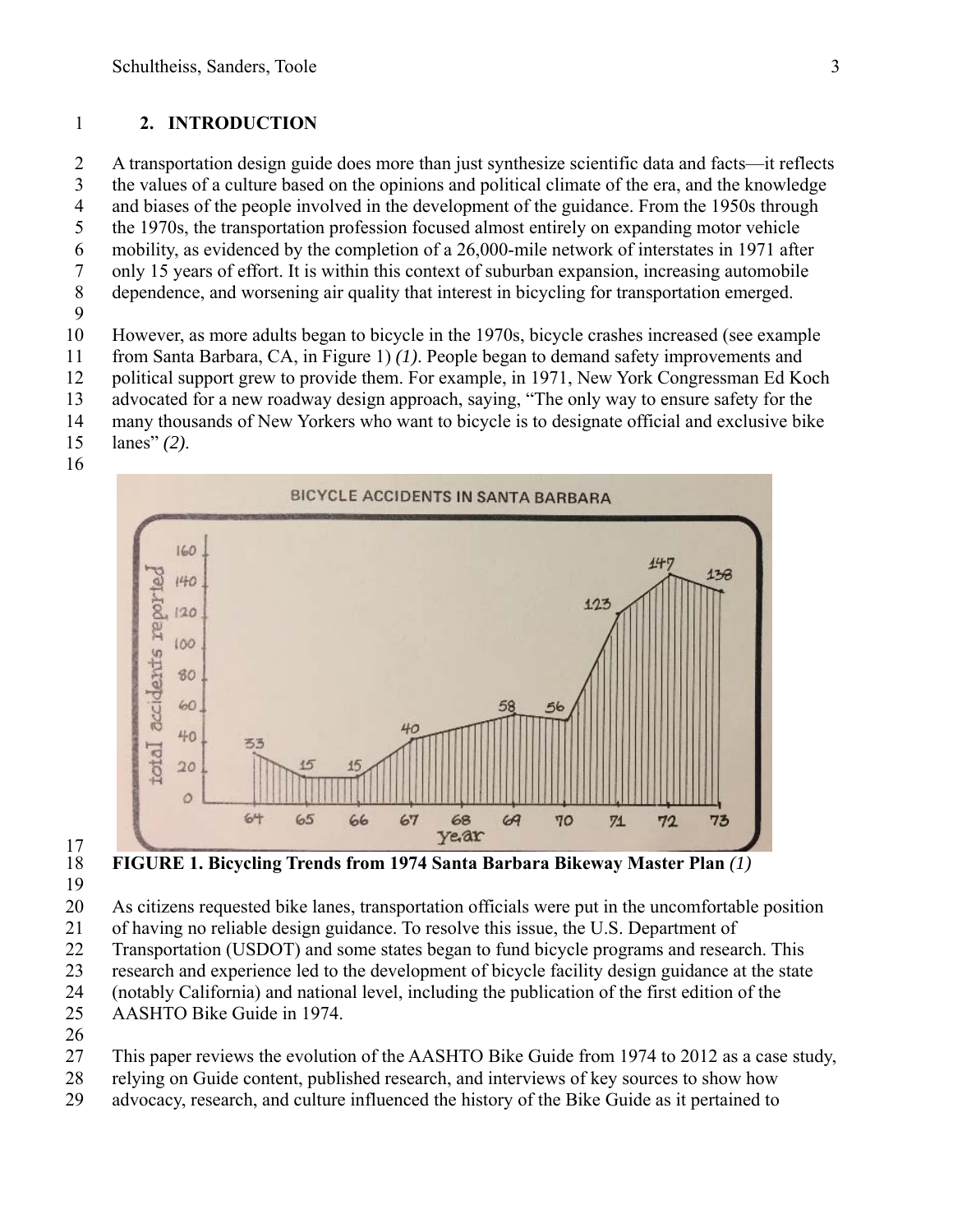1 guidance for design users, bike lanes (unprotected) and separated bike lanes (curb- or parking-2 protected).

3

#### 4 **3. METHODOLOGY**

#### 5 **3.1 Overview of Methods**

6 As a history paper, this paper focused on a thorough review of the five editions of the AASHTO

7 Bicycle Guide (from 1974 to 2012), along with foundational research documents from the 1970s

- 8 to the present which have been sources for the design options in the Guide and, more generally,
- 9 opposition to and support for bikeways into the present day. To understand the historical context
- 10 of the various Guide editions, the review also included the published writings of known 11 influential people at the time each edition was written, including papers, books, and web
- 12 archives. To supplement this information, interviews were conducted with key people involved
- 13 in the development of research or the various guides who did not have published opinions; these
- 14 sources were chosen either due to their authorship of the guides, their role in funding the
- 15 development of the guidance, or their name recognition via multiple sources as a major influence
- 16 on the process. The interviews served to further illuminate the factors influencing the content of
- 17 the various guides and provided clarity regarding the impact advocacy, research, and culture
- 18 exerted on the final guide content.
- 19

### 20 **3.2 Limitations**

21 As this paper assessed Guide content and significant relevant influences over time, it was not 22 possible to explore the themes that played a part in the history and deserve to be studied more in

- 23 depth. These include themes of power, voice, and gender dynamics. Future research further
- 24 exploring these themes in the context of bicycling history would be welcomed.
- 25

# 26 **4. FINDINGS**

### 27 **4.1 Bicycling Reemerges as a Mode of Transportation: 1960-1974**

28

### 29 *4.1.1 Davis, California – The First Bike Lane Network in America*

30 In the 1960s and 1970s, Davis emerged as a leader among U.S. cities by providing a bicycle

31 network for its growing population of utilitarian bicyclists who were commuting to work and the 32 UC-Davis campus. While conditions for bicycling were favorable on campus, the bicycling

UC-Davis campus. While conditions for bicycling were favorable on campus, the bicycling

- 33 experience deteriorated on shared city streets as motorized traffic volumes grew and conflicts
- 34 between users increased. In 1963, advocates, informed by visits to the Netherlands, began to
- 35 lobby the Davis City Council to support the installation of bike lanes to create a bicycle network
- 36 that was comfortable and appealing for people of all ages and abilities, including women,
- 37 children, university students, and seniors *(3)*.
- 38
- 39 While shared use paths had existed in the U.S. for over 60 years, separating bicyclists from
- 40 motorized traffic within the street was a new concept in the U.S. In 1966, the City adopted a plan
- 41 for a network of bike lanes. Since bike lanes were a new concept, there was a desire to
- 42 experiment with a variety of options which were observed in the Netherlands, including a
- 43 conventional bike lane (unprotected), a street-level parking-separated bike lane (protected), and a
- 44 sidewalk-level separated bike lane. By 1972, the City had installed a connected bike lane
- 45 network that connected a majority of the community (*3*).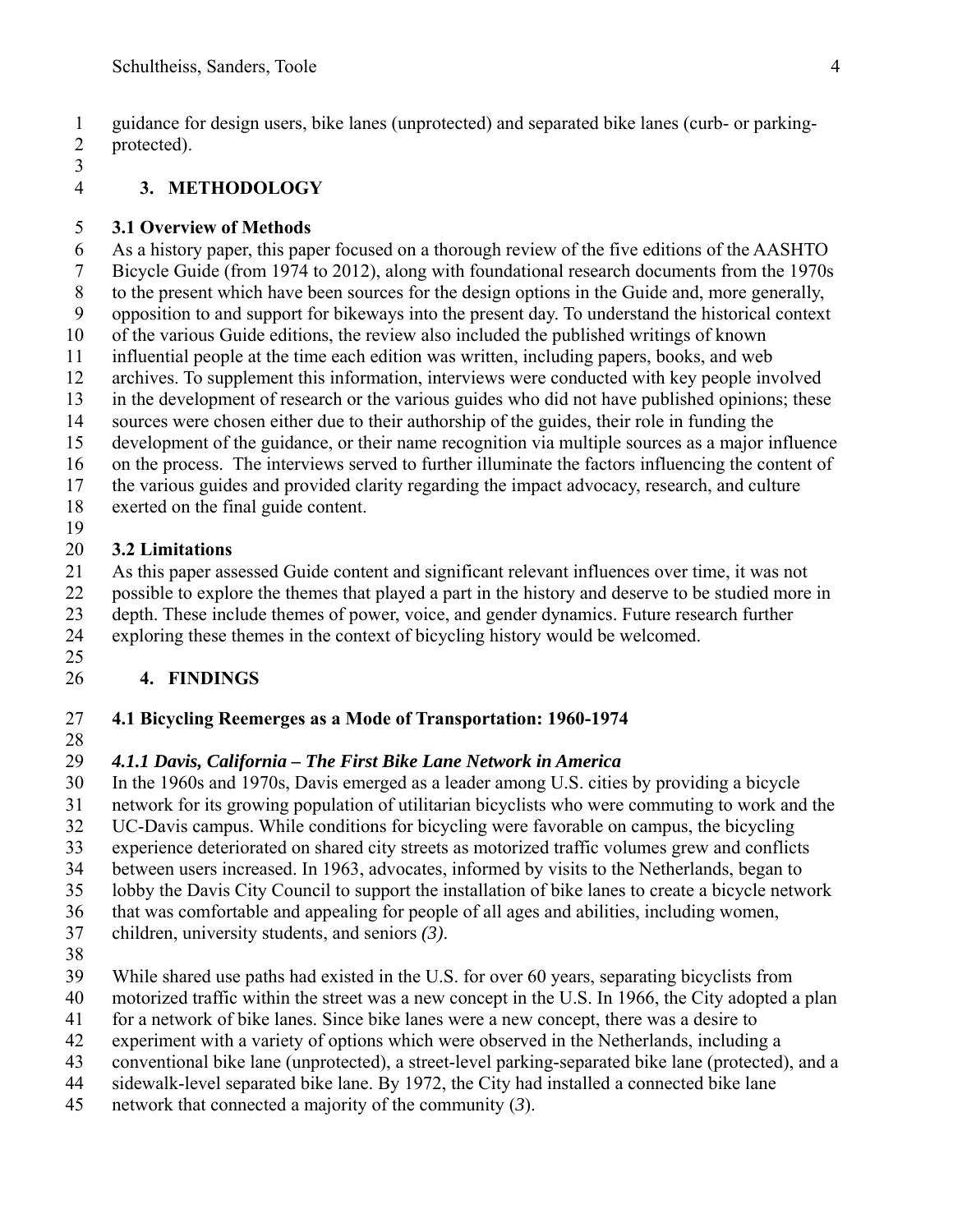#### 1

| $\overline{2}$   |                                                                                                                                                                                                       | <b>4.1.2 Relevant Literature and Research</b>                                                     |  |  |  |  |  |  |  |  |
|------------------|-------------------------------------------------------------------------------------------------------------------------------------------------------------------------------------------------------|---------------------------------------------------------------------------------------------------|--|--|--|--|--|--|--|--|
| $\mathfrak{Z}$   | In 1971, the California legislature mandated a research project to "study the most feasible and                                                                                                       |                                                                                                   |  |  |  |  |  |  |  |  |
| $\overline{4}$   | least expensive methods by which existing and future public streets and thoroughfares can more                                                                                                        |                                                                                                   |  |  |  |  |  |  |  |  |
| 5                | safely accommodate bicycle riders." This resulted in the publication of the 1972 UCLA                                                                                                                 |                                                                                                   |  |  |  |  |  |  |  |  |
| 6                | Guidelines (4), which developed bicycle facility design guidance based on interviews with                                                                                                             |                                                                                                   |  |  |  |  |  |  |  |  |
| $\boldsymbol{7}$ | practitioners and a review of U.S. and international guidance and research. European studies of                                                                                                       |                                                                                                   |  |  |  |  |  |  |  |  |
| 8                |                                                                                                                                                                                                       | protected bike lanes all showed similar results: overall bicycle safety improved, and bicycle     |  |  |  |  |  |  |  |  |
| 9                |                                                                                                                                                                                                       | ridership increased with their implementation, although additional treatments were at times       |  |  |  |  |  |  |  |  |
| 10               |                                                                                                                                                                                                       | necessary to address increased bicycle crashes at some intersections.                             |  |  |  |  |  |  |  |  |
| 11               |                                                                                                                                                                                                       |                                                                                                   |  |  |  |  |  |  |  |  |
| 12               |                                                                                                                                                                                                       | Separately, a 1972 study by DeLeuw Cather evaluated the Davis bicycle network installed           |  |  |  |  |  |  |  |  |
| 13               |                                                                                                                                                                                                       | between 1966 and 1971 (5). The study reviewed safety performance of the bikeways and              |  |  |  |  |  |  |  |  |
| 14               |                                                                                                                                                                                                       | provided recommendations for improvement and expansion of the network. Findings included          |  |  |  |  |  |  |  |  |
| 15<br>16         | that:                                                                                                                                                                                                 | 1) Bicyclists and motorists preferred streets with bike lanes to those without, and that          |  |  |  |  |  |  |  |  |
| 17               |                                                                                                                                                                                                       |                                                                                                   |  |  |  |  |  |  |  |  |
|                  |                                                                                                                                                                                                       | separation from motor vehicles and pedestrians increased user comfort;                            |  |  |  |  |  |  |  |  |
| 18               |                                                                                                                                                                                                       | 2) Few bicycle/motor vehicle crashes occurred in bike lanes;                                      |  |  |  |  |  |  |  |  |
| 19               | 3)                                                                                                                                                                                                    | Right turn on red was a major source of conflict between bicycles and motor vehicles;             |  |  |  |  |  |  |  |  |
| 20               | 4)                                                                                                                                                                                                    | Intersection sight distance was an issue on the parking-protected bike lanes at                   |  |  |  |  |  |  |  |  |
| 21               |                                                                                                                                                                                                       | intersections and driveways;                                                                      |  |  |  |  |  |  |  |  |
| 22               | 5)                                                                                                                                                                                                    | Bicyclists operated at speeds between 7-15 mph on flat grades, averaging 10-11 mph;               |  |  |  |  |  |  |  |  |
| 23               | 6)                                                                                                                                                                                                    | Debris cleaning of protected bike lanes did not occur, creating operational challenges            |  |  |  |  |  |  |  |  |
| 24               | 7)                                                                                                                                                                                                    | Sidewalk-level protected bike lanes had challenges with pedestrians, trash cans being             |  |  |  |  |  |  |  |  |
| 25               |                                                                                                                                                                                                       | stored on them, and frequent grade changes at driveways, which discouraged some                   |  |  |  |  |  |  |  |  |
| 26               |                                                                                                                                                                                                       | bicyclists from using them;                                                                       |  |  |  |  |  |  |  |  |
| 27               |                                                                                                                                                                                                       | 8) There were some conflicts with pedestrians exiting cars adjacent to parking protected          |  |  |  |  |  |  |  |  |
| 28               |                                                                                                                                                                                                       | bike lanes;                                                                                       |  |  |  |  |  |  |  |  |
| 29               |                                                                                                                                                                                                       | 9) Some bicyclists did not turn left appropriately from bike lanes; and                           |  |  |  |  |  |  |  |  |
| 30               |                                                                                                                                                                                                       | 10) Motorists illegally entered or parked in unprotected bike lanes.                              |  |  |  |  |  |  |  |  |
|                  |                                                                                                                                                                                                       |                                                                                                   |  |  |  |  |  |  |  |  |
| 31               |                                                                                                                                                                                                       |                                                                                                   |  |  |  |  |  |  |  |  |
| 32               |                                                                                                                                                                                                       | Of particular interest for later debates was the parking-separated bike lane on Sycamore Street,  |  |  |  |  |  |  |  |  |
| 33               |                                                                                                                                                                                                       | which was one block in length and serviced over 550 cyclists/hour during peak weekday hours.      |  |  |  |  |  |  |  |  |
| 34               |                                                                                                                                                                                                       | Despite a lower crash rate/mile than other facilities in the Davis study, as well as clearly high |  |  |  |  |  |  |  |  |
| 35               |                                                                                                                                                                                                       | bicycle traffic, this protected bike lane became a poster child for bad design according to       |  |  |  |  |  |  |  |  |
| 36               |                                                                                                                                                                                                       | Forester, due to its seven collisions over a two-year period.                                     |  |  |  |  |  |  |  |  |
| 37<br>38         |                                                                                                                                                                                                       |                                                                                                   |  |  |  |  |  |  |  |  |
| 39               | Additionally, the City of Davis did not prioritize the facility. Despite the study recommending the<br>provision of phase separation with bike signals at Russell Road, the restriction of additional |                                                                                                   |  |  |  |  |  |  |  |  |
| 40               |                                                                                                                                                                                                       |                                                                                                   |  |  |  |  |  |  |  |  |

41 bike lanes and intersections to manage conflicts and clarify bicycle transition and left turn 42 expectations, former city engineer Duane Copley revealed that the City did not make these<br>43 improvements. He recalled the protected lanes were difficult to maintain and at locations w

improvements. He recalled the protected lanes were difficult to maintain and at locations with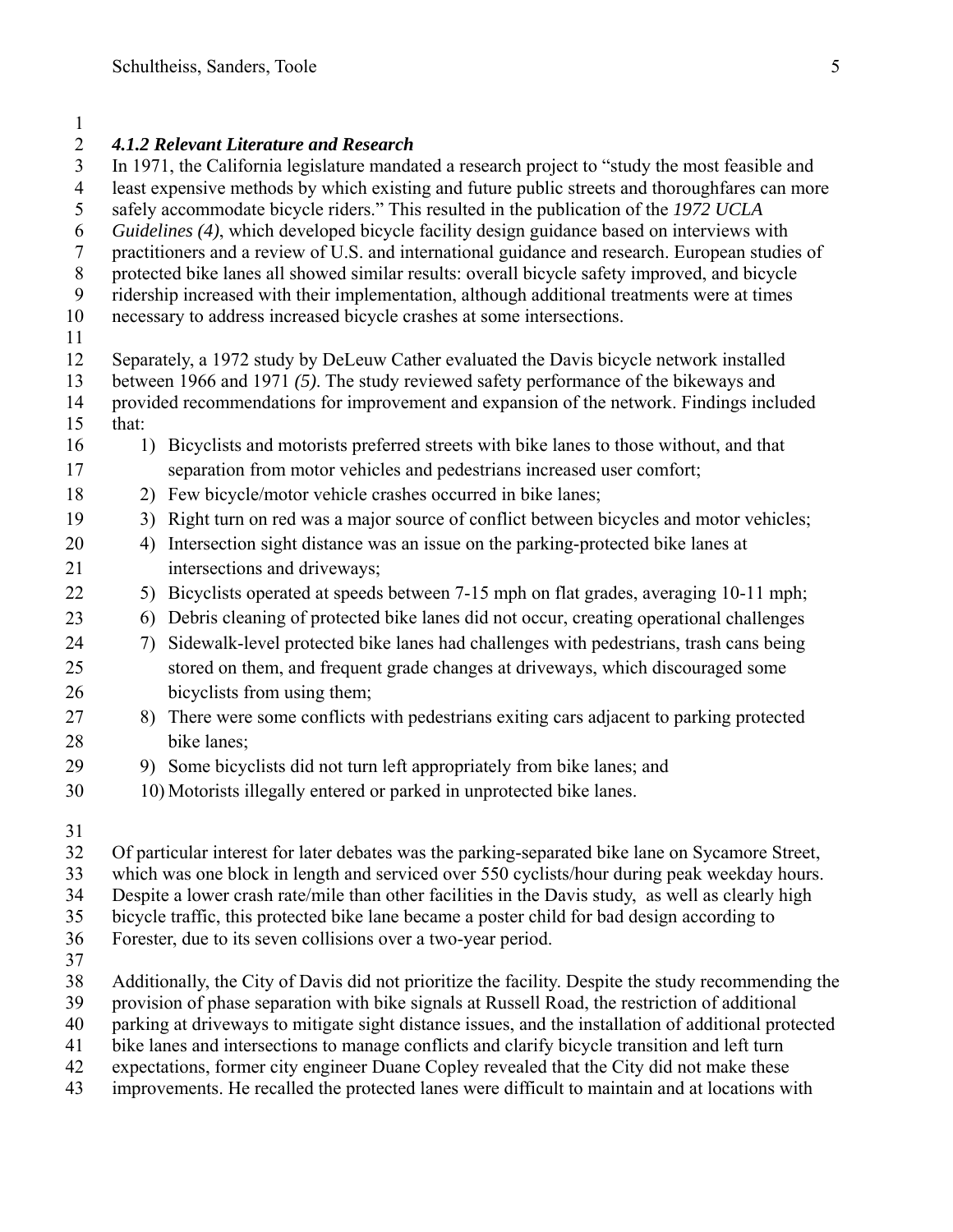1 sidewalk level protected bike lanes or designated sidewalks "at least 50% of bicyclists rode in

2 the street. Bicyclists didn't like traveling with the pedestrians and they didn't like riding up and 3 down driveway ramps and meandering around utilities in the lane." These designs were replaced

4 with on-street bike lanes sometime after 1977 (Copley, personal communication).

5

### 6 *4.1.3 The Genesis of Vehicular Cycling as an Advocacy Concept*

7 The implementation of a bicycle network in Davis attracted considerable attention within

8 California and the U.S., inspiring other cities to develop bicycle networks. The development of

9 bike lanes and separated bike lanes, in addition to the designation of sidewalks as bike routes,

10 concerned some club bicyclists that they would lose their right to the road and have to bicycle at 11 slower speeds on "inferior" facilities. These fears were exacerbated when local ordinances were

12 passed to require bicyclists to use bikeways – some of which were nothing more than narrow

13 sidewalks. Additionally, a 1944 Uniform Vehicle Code (UVC) provision was popularized:

14 "Wherever a usable path for bicycles has been provided adjacent to a roadway, bicycle riders

15 shall use such path and shall not use the roadway"; this became known as the mandatory sidepath

16 law. The UVC also included a provision known as the 'ride to the right rule" which requires

17 bicyclists to ride "as close as practicable to the right-hand curb or edge of the roadway;" this

18 became known as the "mandatory bike lane law."

19 In 1972, the City of Palo Alto, CA, began to implement a bicycle network by installing

20 unprotected bike lanes and signed bicycle routes – including sidewalk bike routes, and created an

21 ordinance requiring the use of bike lanes. This attracted the attention of John Forester, a local

22 engineer and amateur bicycle racer. Concerned about the mandatory use ordinance and the

23 potential to be required to bicycle on narrow sidewalks with pedestrians, he became involved

24 with the California Statewide Bicycle Committee, which was tasked with developing proposals

25 to modify legislation and create bikeway standards.

26 Forester believed bike lanes would increase risks associated with turning motorists, motorists

27 opening doors from parked vehicles, and bicyclists turning left, and, most importantly,

28 delegitimize a bicyclists' right to operate on a street. To prove protected bike lanes were

- 29 dangerous, he rode his bicycle at roadway bicycling speed on a sidewalk designated for bicycle
- 30 use and attempted to turn left across all lanes of traffic from the sidewalk at this speed. He
- 31 published his account of this ride as "the one valid test of a sidepath system" that proved

32 sidepath style bikeways were "about 1,000 times more dangerous than riding on the same roads"

33 *(6)*. While this account was clearly anecdotal, Forester used this experience—as well as his

34 position as an engineer—to claim sidewalks, sidepaths, and protected bike lanes were dangerous

35 and would increase liability for designers and cities in the event of a crash.

36 These events inspired him to author a book titled Effective Cycling, which centered on a

37 philosophy that "bicyclists fare best when they act as, and are treated as, drivers of motor

38 vehicles" *(7)*. The book explains his methods for driving his bicycle in a manner similar to a

39 motorized vehicle, a concept he later popularized through articles in *Bicycling Magazine*.

40

### 41 *4.1.4 1974 AASHTO Bicycle Guide*

42 The 1974 Guide was prepared by the Standing Committee on Engineering Operations by the

43 American Association of State Highway and Transportation Officials (AASHTO) *(8)*. It begins

44 with the safety need for guidance: "During the past decade, a bicycle renaissance has occurred in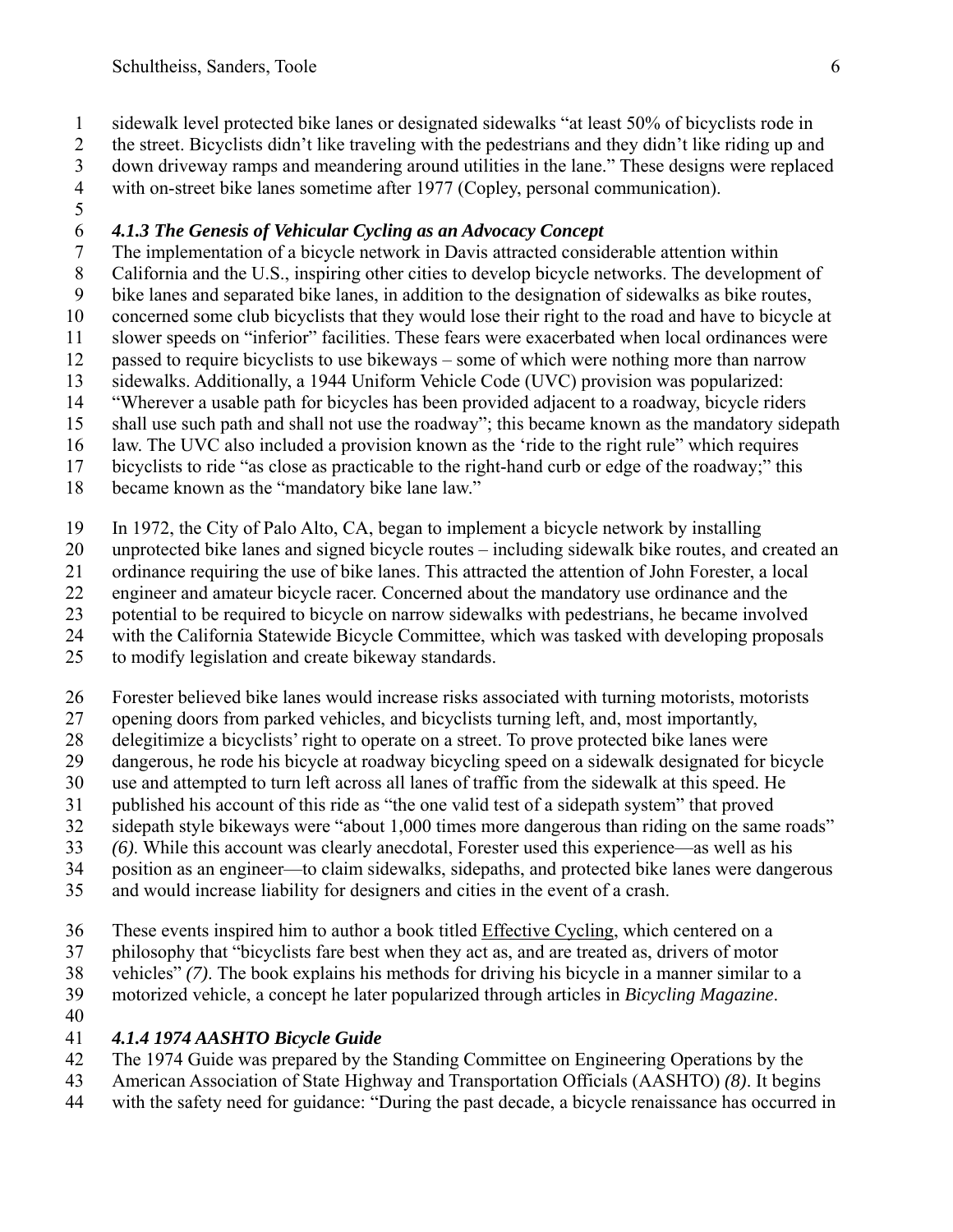- 1 the United States. One area of concern in which the impact is already being felt is the growing
- 2 conflict between bicycles and motor vehicles in the use of streets and highways. One measure of
- 3 this growth rate is frequency of accidents involving bicyclists. In 1972, there were over 1,100
- 4 fatalities involving bicyclists on public highways, an increase of over 100 percent in a decade."
- 5 The guide predated the vehicular cycling movement and relied heavily upon the 1972 UCLA
- 6 Guidance and DeLeuw Cather reports *(4,5)*.
- 7
- 8 The Guide suggested the following criteria to warrant bike lanes designed to serve all bicyclists
- 9 who were classified as commuter, recreational, or neighborhood bicyclists:
- 10 1) motor vehicle volume > 2,000 ADT,
- 11 2) bicycle volume > 200 bikes/day, and
- 12 3) motor vehicle volume > speed > 30 mph.
- 13 The Guide also provided information regarding the design and tradeoff considerations for three
- 14 types of bike lanes:
- 15 1) parking protected bike lane (separated with wheel stop curb)
- 16 2) unprotected bike lane adjacent to parking located at the curb
- 17 3) unprotected bike lane on a street with no parking
- 18 The Guide recommends unprotected bike lanes as the preferred option based on challenges
- 19 identified in 1972 DeLeuw Cather study *(5)*. While it recognized "some form of curb or bumper
- 20 block provides a more positive means of controlling motor vehicle encroachment," it
- 21 recommended against barriers, stating that they "tend to be hazardous to bicycle operation and
- 22 obstruct maintenance operations, particularly snow removal."
- 23
- 24 The Guide recommended the following intersection treatments "to minimize the number of
- 25 possible conflict points between bicycles, motor vehicles, and pedestrians within the 26 intersection" including:
- 27
- 28 1) Continue bike lanes to the intersection
- 29 2) Provide marked bicycle crossings adjacent to and parallel with pedestrian crosswalks
- 30 3) Provide a designated space to execute a two-stage turn
- 31 4) Use an offset approach (10-20 feet) to reduce conflicts between right-turning motorists and 32 straight-through bicyclists where there is a heavy vehicular right-turn movement across the 33 bicycle crossing (now known as a protected intersection)
- 34 Appendix A contains a table comparing key AASHTO Bike Guide criteria from 1974 through the
- 35 proposed 2018 Guide to allow comparison between editions.
- 36

# 37 **4.2 Use and Abuse of Power: 1975-1981**

38

# 39 *4.2.1 Relevant Literature and Research*

- 40 The late 70s produced literature and research that would influence the field for decades to come.
- 41 In addition to Effective Cycling, Forester authored the Cycling Traffic Engineering Handbook in
- 42 1977, later renamed and reprinted as Bicycle Transportation, which described his vision for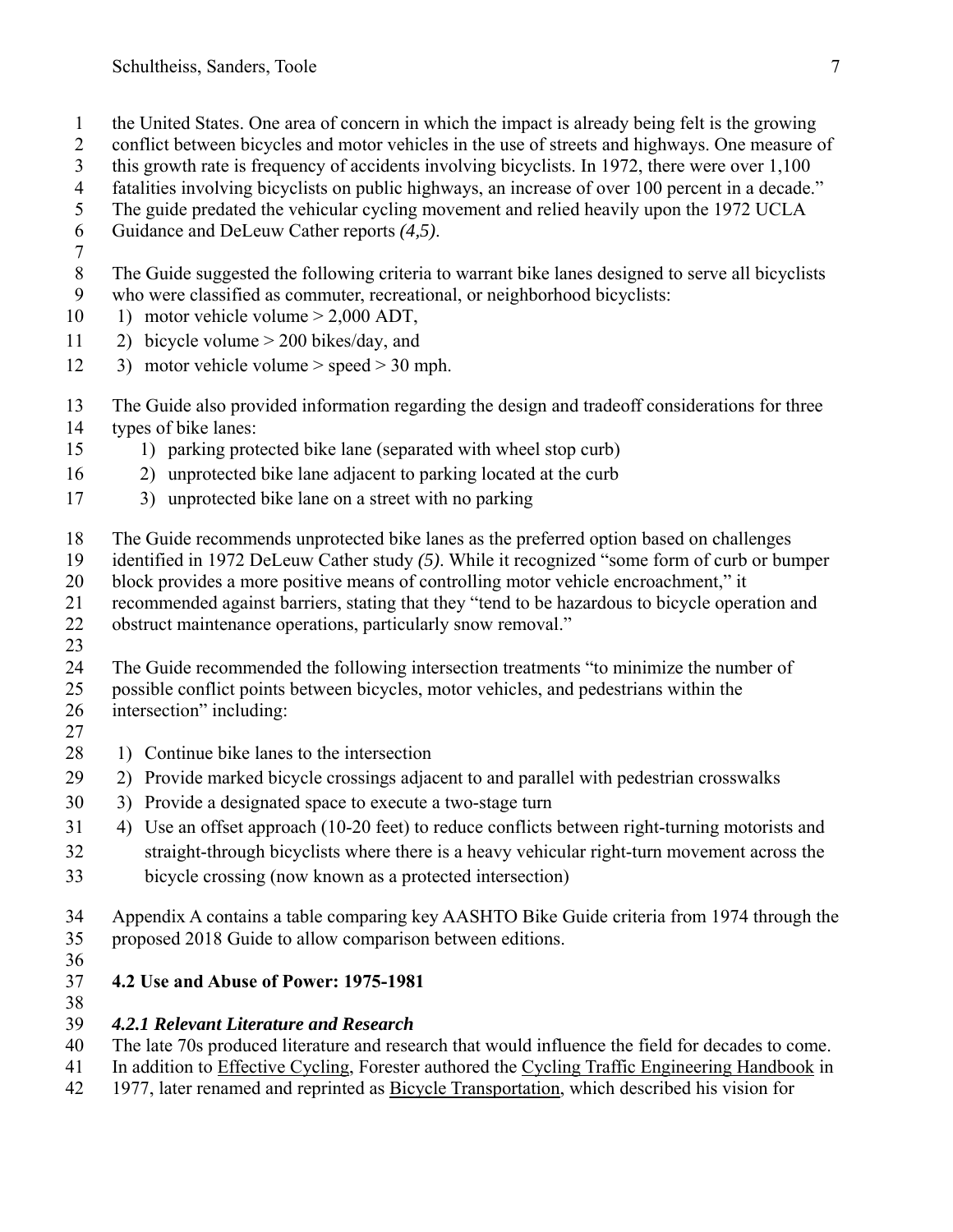1 creating a profession of cycling transportation engineers. The book explained that the underlying 2 reason for providing bikeways was a government and societal effort to get "cyclists out of 3 motorists' way" and as a response to "the ignorance and fear of cyclists" operating in motor

- 4 vehicle traffic. In his opinion, bikeways would do nothing to improve safety and would in many cases worsen safety  $(9)$ . 5 cases worsen safety *(9)*.
- 6

7 Forester also wrote that "every facility for promoting cycling should be designed for 30 mph. It

8 if is not, it will not attract the serious cyclist…and hence it will not be an effective part of the

- 9 transportation system. A facility that is designed only for childlike and incompetent cyclists
- 10 encourages the "toy bicycle" attitude and discourages cycling transportation" (*9*). These 11 statements disregarded those who did not share his point of view, and belied reality: research by
- 12 Lott in 1976 found the addition of bike lanes in Davis attracted people from other routes, and that
- 13 certain demographics, such as women over 25 years old and middle, high school, and college
- 14 students, were much more likely to ride on the street after bike lanes were installed. Forester's

15 reaction was that it was unethical to" appeal to the public superstition that bike lanes make

16 cycling much safer," claiming there was no proof bike lanes were safer (*42*).

17

18 Yet other research of the day also did not support the vehicular cycling premise. The findings

19 from FHWA's 1975 report on Bicycle Facilities *(10)* were consistent with modern-day research

20 on bicyclists' preferences and safety: bicyclists preferred separation, there were fewer crashes

21 between bicyclists and motorists on streets with bike lanes compared to streets with shared lanes,

22 and facilities that require bicyclists to move in the contra-flow direction resulted in more crashes.

23 Studies by Cross (1974) and Kaplan (1976) of crash types and crash rates on streets with

24 different types of bikeways, respectively, had similar findings *(11, 12)*.

25

26 However, in a misrepresentation of the findings, Forester cited these studies as evidence that *all* 27 methods of separation were unsafe, failing to acknowledge the studies had found that streets with 28 bike lanes were safer than streets without. Additionally, the Cross and Kaplan studies did not

29 include separated bike lanes, but Forester used anecdotal references to problems to claim the 30 protected bike lanes "had been tried in Davis and discarded because of a high accident rate"—

31 even though the DeLeuw Cather Study did not support this claim. This led to other actions to

32 oppose their installation in other cities, including "a bitter fight" over their use on San

- 33 Francisco's Upper Market Street *(13)*.
- 34

35 Other bikeway opponents came from a different point of view, as represented by CalTrans

36 engineer Harold Munn. In a 1974 ASCE paper, Munn argued that efforts to separate bicycles

37 from the normal flow of vehicular traffic were not practical in the 20th century, where the

38 priority was to accommodate motorized vehicular traffic. He concluded that "the bicyclist will

39 have no choice but to mix with motorized traffic," and that it would be necessary to convince

- 40 adult cyclists "to operate their bicycles as they do vehicles" (*13*).
- 41

42 Adherents to these philosophies would become well known opponents to bike lanes, protected

43 bike lanes, and shared use paths in communities across the U.S. Many cited Forester and the

- 44 critical accounts of research he published in books and magazine articles that were easily
- 45 accessible. Without access to the paper copies of 1970s studies Forester critiqued (only recently
- 46 available via the internet), transportation professionals, public agency staff, and citizens who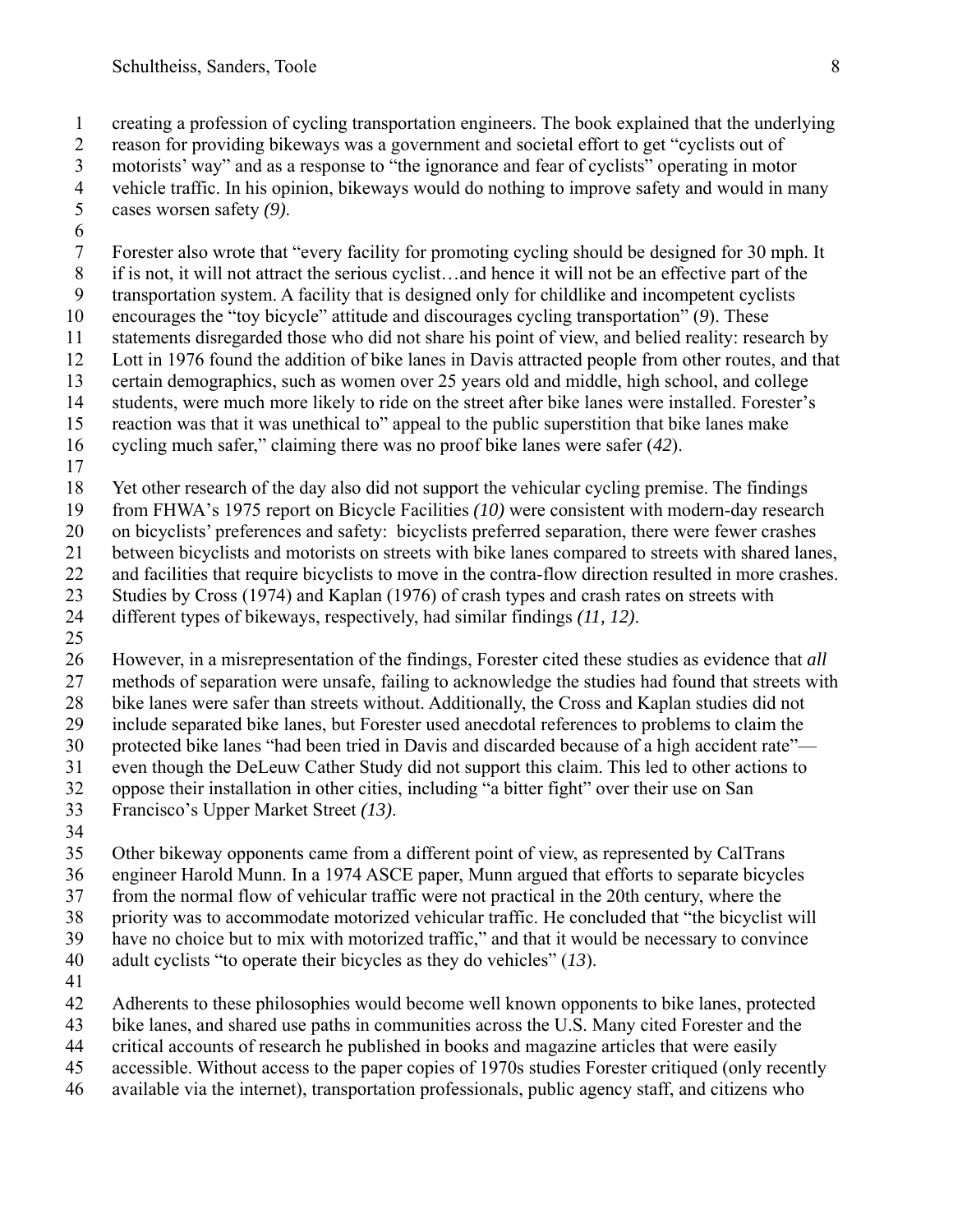1 were unaware of research contradicting Forester's claims had few sources other than his books

2 for bicycle planning. This opposition to bikeways by strong, vocal bicycle advocates led to

- 3 transportation professionals being confused about what bicyclists wanted, often resulting in
- 4 agencies taking the path of least resistance which commonly meant no accommodations for 5 bicyclists on public streets.
- 6

# 7 *4.2.2 1978 Caltrans Bicycle Guide*

8 Under the direction of California Statewide Bicycle Facilities Committee, a new design guide 9 was developed between 1975 and 1978. The work of the committee was heavily influenced by 10 Forester, who was now president of the California Association of Bicycling Organizations. He 11 appointed his colleague, John Finley Scott, as the bicycling representative to the committee to 12 represent the bicyclists point of view. According to Forester, "Cyclists, again under my 13 leadership, continually opposed the dangerous proposals [developed in the committee], although 14 some cyclists expressed desire for safety bikeways to make cycling popular" *(6)*. Additionally, 15 "in my attempts to redirect the committee to making cycling safer rather than discriminating 16 against cyclists, I wrote probably about half of the paperwork produced by the committee." The 17 two primary references for the 1978 CalTrans Guide were Munn's 1974 ASCE paper and

18 Forrester's Cycling Traffic Engineering handbook *(9, 13)*.

19

20 This Guide took a remarkably different view of bicycling from the research conducted to date. It

- 21 codified vehicular cycling as the primary method for accommodating bicyclists, stating: "An
- 22 effective program is one that is conducted in recognition of the fact that billions of dollars have
- 23 been spent on a road system to allow people to travel almost any place they wish. Most of these
- 24 roads are sufficient to accommodate shared use by bicyclists and motorists, and hence, most
- 25 bicycle trave1 has occurred and will continue to occur on that system" *(14)*. It also de-
- 26 emphasized the role bikeways could play to address safety concerns stating: "Many of the
- 27 common problems are related to improper bicyclist and motorist behavior and can only be
- 28 corrected through effective education and enforcement programs" and recommended against 29 protected bike lanes and sidepaths.
- 30

31 In contrast to the 1974 AASHTO Guide, this guide eliminated any guidance for specific speeds 32 or volumes that would warrant separation from traffic.

33

# 34 *4.2.3 1981 AASHTO Bicycle Guide*

- 35 The next version of the Guide (1981) was prepared by Richard Lemieux, an engineer who was
- 36 the FHWA bicycle program manager in the late 1970s. He did not recall the 1974 AASHTO
- 37 Guide, saying he "relied upon the 1978 CalTrans Guide as a starting point for the 1981 Guide,"
- 38 as well as a review of the 1977 *FHWA Safety and Locational Criteria for Bicycle Facilities* for
- 39 additional guidance. Mr. Forester was noted for persistently contacting the bicycle researchers
- 40 and program managers, including with Mr. Lemieux during his time at FHWA, When the Guide
- 41 was put out for public comment, "Mr. Forester provided over half the comments." Mr. Lemieux
- 42 dutifully considered them all and incorporated many changes into the document as a result
- 43 (Lemieux, personal communication).
- 44
- 45 According to Lemieux, the mindset within agency leadership was that accommodating bicycling
- 46 on the roads was unrealistic. "The people I worked with genuinely believed that highway users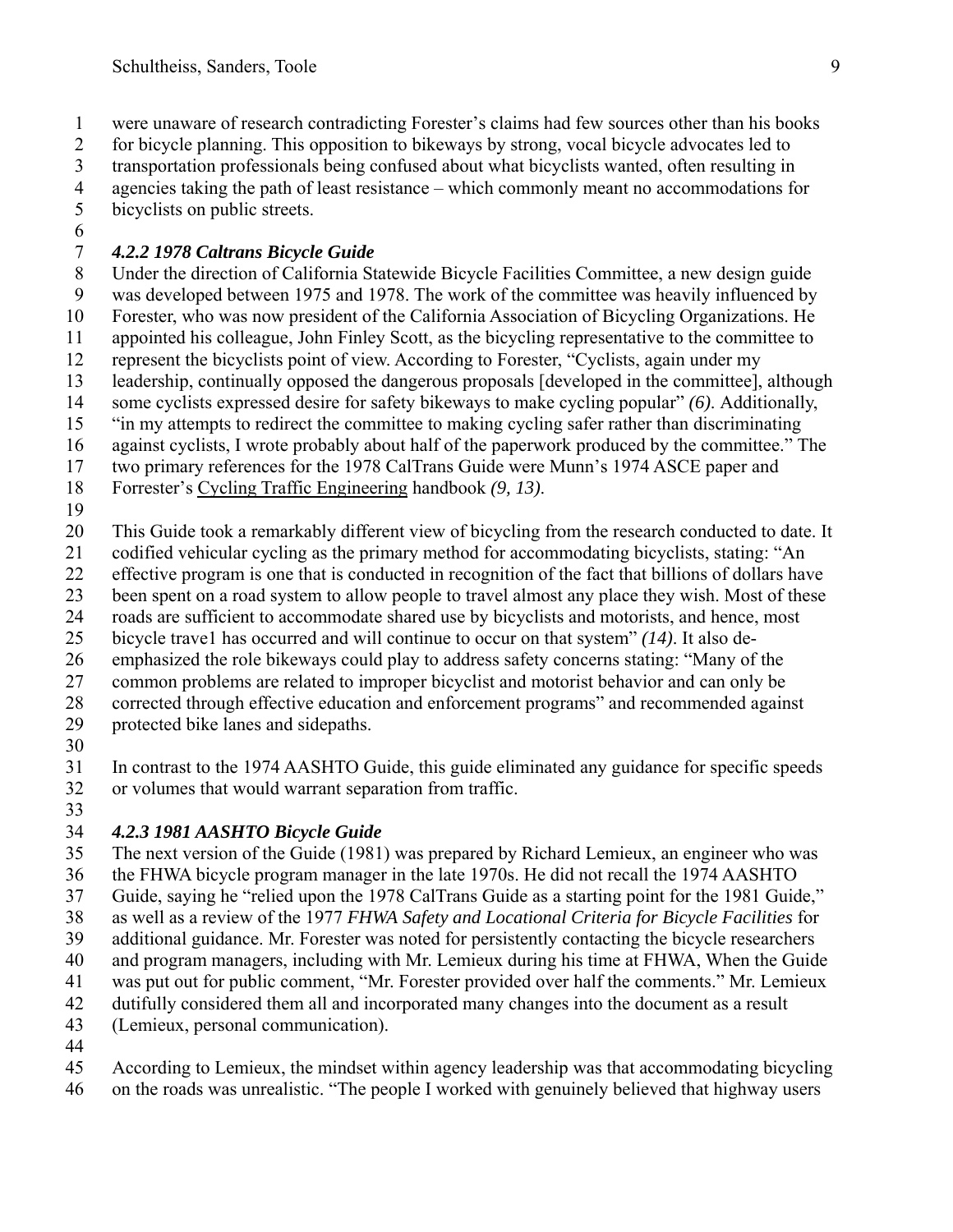- 1 pay highway taxes and nobody else has a right to use that money (*13*)." This was underscored
- 2 when the bicycle program was eliminated in 1983 and Lemieux was reassigned to a pavement 3 design group (Lemieux, personal communication).
- 
- $\frac{4}{5}$ 5 Given its basis, this Guide has a similar tone and philosophy to the 1978 CalTrans Guide,
- 6 emphasizing a Vehicular Cycling approach with higher-speed bike travel as a design objective
- 7 (design speed increased from 15 mph to 30 mph, see Appendix A), along with education and
- 8 enforcement support. It also stated Munn's pessimistic view that society would be unwilling to 9 invest in bike networks stating that the construction of a "separated bikeway system, composed
- 10 of bicycle paths and lanes" would be too expensive and "not provide for the vast majority of
- 11 bicycle travel" (*15*).
- 12
- 13 The bike lane warrant from 1974 was dropped and replaced by a vague reference to consider
- 14 traffic volumes and speeds, and protected bike lanes were prohibited, stating, "Bicycle lanes
- 15 should always be placed between the parking lane and the motor vehicle lanes." The Guide also
- 16 noted that parking-separated bike lanes "create hazards for bicyclists from opening car doors and
- 17 poor visibility at intersections and driveways, and they prohibit bicyclists from making left
- 18 turns." This Guide also took a vehicular cycling approach to intersection design as well, stating,
- 19 "Bicycle lanes tend to complicate both bicycle and motor vehicle turning movements at 20 intersections" (*15*).
- 21

# 22 **4.3 Quiet on the Front: 1981-1990**

23

# 24 *4.3.1 Relevant Literature and Research*

25 A lack of funding and fewer bikeways limited research activity in the 1980s. The most cited 26 study from this decade is a 1988 study by Smith and Walsh that evaluated before and after 27 conditions of two newly-installed striped bike lanes on a one-way street couplet in Madison, WI, 28 one of which was striped on the left side of the street, and the other of which was striped on the 29 right. The study found a significant increase in crashes associated with the new left-side bike

- 30 lane in the first year, but not with the right-side bike lane. Moreover, the increase associated with
- 31 the left-side lane became statistically insignificant after one year, which the authors attributed to
- 32 a familiarity (and thus changed behavior) with the bike lane *(16)*.
- 33

# 34 *4.3.2 1991 AASHTO Bicycle Guide*

- 35 This Guide included a new section to extend the prohibition of protected bike lanes and to
- 36 discourage construction of sidepaths, justified by nine design challenges listed in the *1978*
- 37 *CalTrans Bikeway Guide (17)*. It also discouraged construction of wide sidewalks, as they do
- 38 "not necessarily add to the safety of sidewalk bicycle travel. Wide sidewalks encourage higher
- 39 speed bicycle use and can increase potential for conflicts with motor vehicles at intersections, as
- 40 well as with pedestrians and fixed objects" (*17*). The studies by Smith and Walsh *(16)* and Cross
- 41 *(11)* are cited throughout as evidence that drivers would not be looking for contra-flow riders.
- 42

#### 43 **4.4 A Resurgence of Interest and Activity: 1991-1999**  44

45 *4.4.1 Relevant Literature and Research*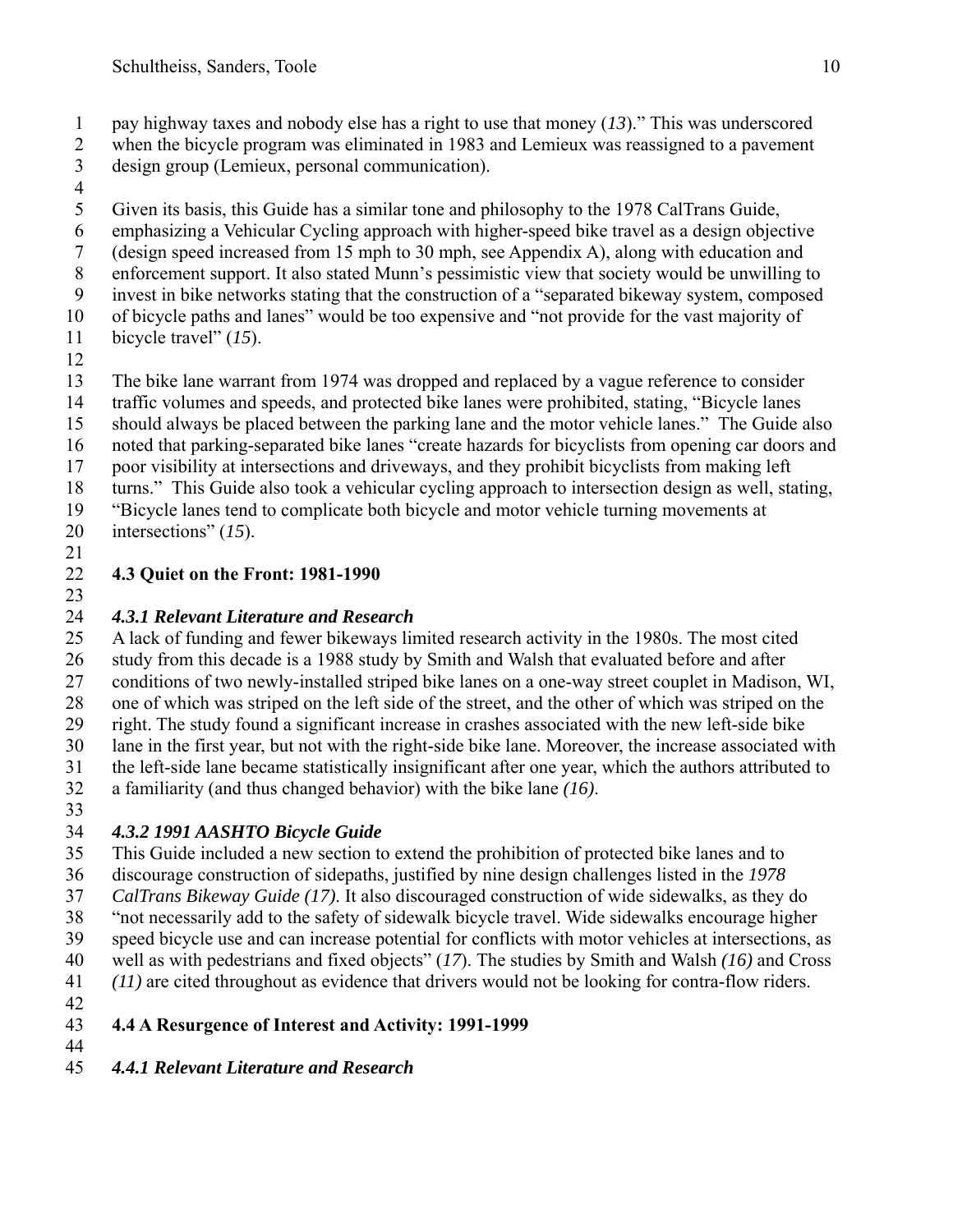1 The 1990's saw an increase in bicycle research, fueled by Federal funding for bicycle and

2 pedestrian facilities resulting from the Intermodal Surface Transportation Efficiency Act of 1991 3 (ISTEA), which encouraged the development and implementation of bicycle plans.

 $\frac{4}{5}$ In 1994, FHWA published the "Effects of Bicycle Accommodations on Bicycle/Motor Vehicle 6 Safety and Traffic Operations" (*18*). This document was the first to suggest specific bikeway 7 accommodation treatments based on the skill level of the bicyclists and factors such as speeds,

8 motor vehicles volumes, presence of parking, and sight distances (Figure 2).

9

| Table 5. Group B/C bicyclists, urban section, with parking. |                                                                                                                                                                                                        |                    |                  |           |                                           |                |                                  |           |             |    |                                   |    |
|-------------------------------------------------------------|--------------------------------------------------------------------------------------------------------------------------------------------------------------------------------------------------------|--------------------|------------------|-----------|-------------------------------------------|----------------|----------------------------------|-----------|-------------|----|-----------------------------------|----|
|                                                             | average annual daily traffic (ADDT) volume                                                                                                                                                             |                    |                  |           |                                           |                |                                  |           |             |    |                                   |    |
| average motor<br>vehicle                                    | less than 2,000                                                                                                                                                                                        |                    |                  |           | 2,000-10,000                              |                |                                  |           | over 10,000 |    |                                   |    |
| operating speed                                             | adequate sight                                                                                                                                                                                         |                    | inadequate sight |           |                                           |                | adequate sight linadequate sight |           |             |    | adequate sight   inadequate sight |    |
|                                                             | distance                                                                                                                                                                                               |                    | distance         |           | distance                                  |                | distance                         |           | distance    |    | distance                          |    |
|                                                             |                                                                                                                                                                                                        |                    | truck, bus, rv   |           |                                           | truck, bus, rv |                                  |           |             |    | truck, bus, rv                    |    |
|                                                             | <b>WC</b>                                                                                                                                                                                              | <b>WC</b>          | <b>WC</b>        | <b>WC</b> | <b>WC</b>                                 | <b>WC</b>      | <b>WC</b>                        | <b>WC</b> | bl          | bl | bl                                | bl |
| less than 30 mi/h                                           | 14                                                                                                                                                                                                     | 14                 | 14               | 14        | 14                                        | 14             | 14                               | 14        | 5           | 5  | 5                                 | 5  |
|                                                             | bl                                                                                                                                                                                                     | bl                 | bl               | Ы         | bl                                        | bl             | bl                               | Ы         | bl          | bl | bl                                | bl |
| 30-40 mi/h                                                  | 5                                                                                                                                                                                                      | 5                  | 5                | 5         | 5                                         | 6              | 6                                | 5         | 6           | 6  | 6                                 | 6  |
|                                                             | bl                                                                                                                                                                                                     | bl                 | b <sub>l</sub>   | bl        | bl                                        | bl             | bl                               | Ы         | bl          | bl | bl                                | bl |
| 41-50 mi/h                                                  | 6                                                                                                                                                                                                      | 6                  | 6                | 6         | 6                                         | 6              | 6                                | 6         | 6           | 6  | 6                                 | 6  |
| over 50 mi/h                                                | na                                                                                                                                                                                                     | na                 | na               | na        | na                                        | na             | na                               | na        | na          | na | na                                | na |
| $1 mi/h = 1.61 km/h$                                        |                                                                                                                                                                                                        |                    |                  |           |                                           |                |                                  |           |             |    |                                   |    |
| Key:*<br>$wc = wide$ curb lane**<br>$sh =$ shoulder         |                                                                                                                                                                                                        | $sl = shared$ lane |                  |           | $bl = bike$ lane<br>$na = not acceptable$ |                |                                  |           |             |    |                                   |    |
|                                                             | * see page 11 for definitions.                                                                                                                                                                         |                    |                  |           |                                           |                |                                  |           |             |    |                                   |    |
|                                                             | ** WC numbers represent "usable widths" of outer lanes, measured from left edge of the parkign space (8 to 10 ft [2.4]<br>to 3.0 m] minimum from the curb face) to the left stripe of the travel lane. |                    |                  |           |                                           |                |                                  |           |             |    |                                   |    |

# $\frac{10}{11}$

#### 11 **FIGURE 2. Group B/C (Basic/Child) bicyclists, urban section, with parking**  12 **recommendations** *(18)***.**

13

14 This approach, which claimed confident cyclists (Group A) constituted 5% of present cyclists 15 and the B/C group constituted 95% of present cyclists, was vehemently opposed by vehicular 16 cycling advocates. As noted by Forester, this "policy then assumes that the B/C group will 17 continue to be the large majority for whom the entire system must be designed. In effect, the 18 FHWA advocates dumbing down the cycling traffic system to suit the desires of the least

19 competent possible users." The real purpose of this policy is "to promote the highway

- 20 establishment's major cycling interest, its desire to prevent cyclists from delaying motorists" *(9)*.
- 21

22 In 1994, Wachtel and Lewiston published a study determining crash probabilities on various 23 facilities in Palo Alto, CA *(19)*. The study was widely cited by vehicular cycling advocates for

24 the conclusions that bicyclists were at 1.8 times greater risk of a collision while riding on the

25 sidewalk than riding within the road, and that, regardless of facility type, cyclists were 3.6 times

26 more likely to be involved in a collision if they were riding against traffic as compared to with

27 traffic. The study only included junction-type crashes and did not account for the 26 percent of

28 crashes that occurred on segments.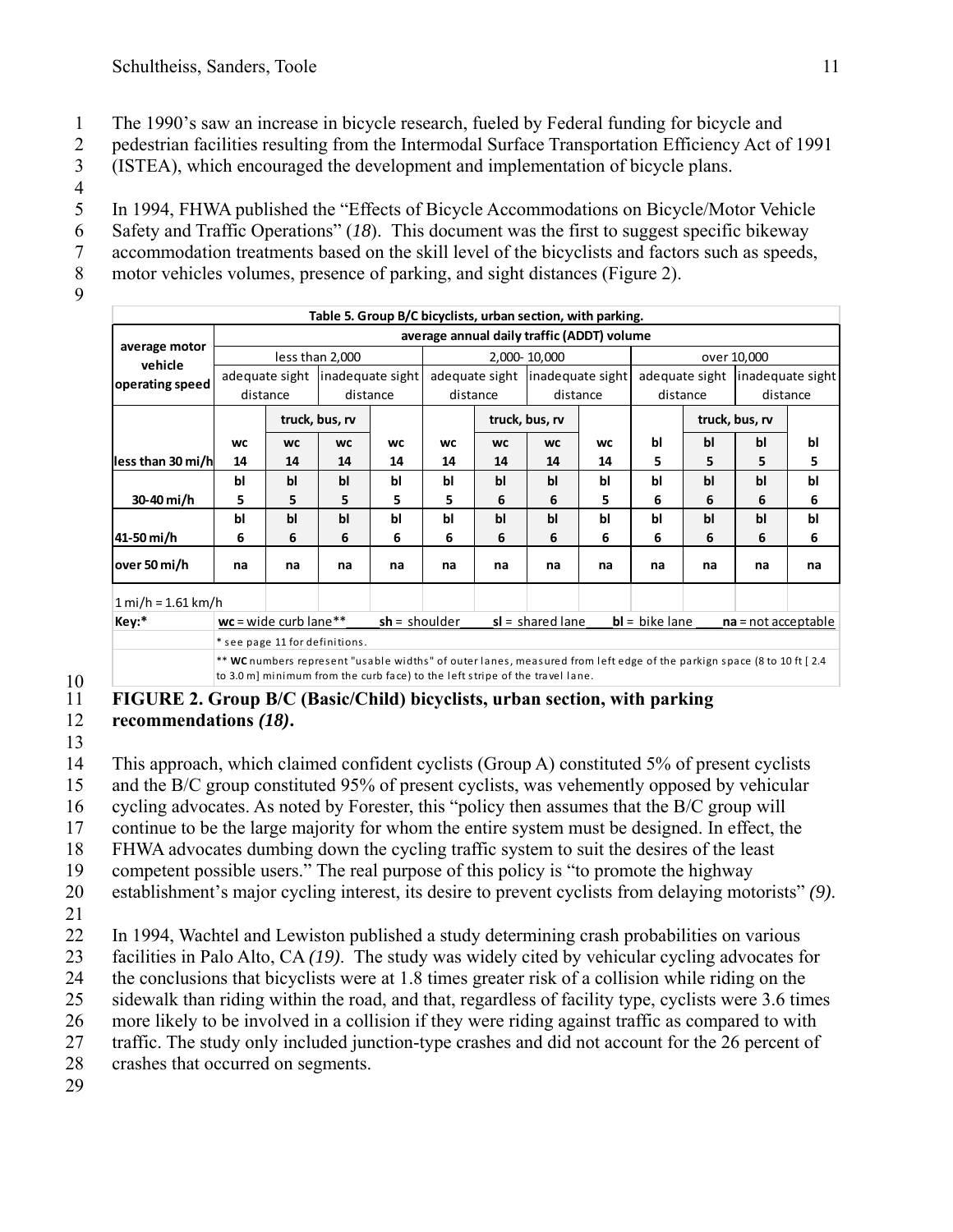1 However, when Lusk et al. *(20)* reanalyzed Wachtel and Lewiston's data in 2011, they drew 2 different conclusions by including all crashes, finding:

- 
- 3 the relative risk of sidewalk riding was *statistically the same as riding in the road*.
	- 4 when direction of travel was accounted for, *the relative risk of sidewalk riding*  5 *dropped to half of the risk of riding in the street* for cyclists riding with traffic.

6 Another study, Moritz' 1998 survey of North American bicycle commuters, found that streets 7 with bicycle lanes were clearly the safest in terms of crash rates, as compared to major and minor 8 streets without bicycle facilities *(21)*. This study also found higher crash rates on sidewalks and 9 multi-use trails, although it did not distinguish between the two, or separate falls from crashes

10 with motor vehicles. Regardless, both studies *(19, 21)* were promoted by VC advocates as

- 11 providing evidence against bikeways *(22)*.
- 12

13 In 1997, the first model evaluating real-time perceptions of bicyclists traveling in actual traffic

- 14 was published *(23)*. The study participants represented a cross section of age, gender, experience,
- 15 and geography, thereby providing a broader assessment of the general public's perceptions than
- 16 research geared toward bicycling advocacy groups such as the League of American Wheelmen.
- 17 Furthermore, the study documented for the first time the strong, positive impact of bicycle lanes
- 18 on comfort ratings ("level of service") while bicycling. 19

# 20 *4.4.2 1999 AASHTO Bicycle Guide*

21 The 1999 AASHTO Bike Guide was the first to be published after ISTEA became law. The law

22 required each State DOT to hire a bicycle and pedestrian coordinator. With this dramatic increase

23 in professional staff, this guide received a higher level of review from people throughout the U.S.

24 than prior versions, resulting in multiple authors and drafts before finalization.

25

26 For the first time, the Guide defined different types of bicyclists, using the classification system

27 recommended in the 1994 FHWA Report: A (advanced), B (basic), C (child) bicyclist *(18, 24)*.

28 The draft sought to align bikeway type to design user. For example, a "B" cyclist (casual, novice,

29 recreational) would prefer well-defined separation on arterials. An "A" cyclist (confident,

- 30 experienced) would be comfortable with a wide outside lane. Ultimately, however, the Guide
- 31 excluded FHWA's recommended classification system. The vague language regarding speeds

32 and volumes from previous editions remained, with the caveat that rider preferences should be 33 considered *(24).*

34

# 35 **4.5 Increasing Interest in Bicycling: 2000-2009**

# 36 *4.5.1 Relevant Literature and Research*

- 37 The 2000s saw a large increase in bicycle lane installations, including the first protected bike
- 38 lanes in over 40 years *(25)*. Research began to focus on interactions between bicyclists and
- 39 motorists in various street configurations *(26)* and behaviors of bicyclists and motorists in
- 40 different contexts *(27)*, providing empirical evidence of the effectiveness of various facilities.
- 41 Dill and Carr documented the connection between bike lanes and ridership in cities *(28)*,
- 42 showing a positive and significant correlation at the city scale, while others began to explore
- 43 barriers to bicycling and preferences for bicycle facilities, and to quantify the desire among the
- 44 general population to have more opportunities to bicycle (e.g., Dill and Voros, *29)*.
- 45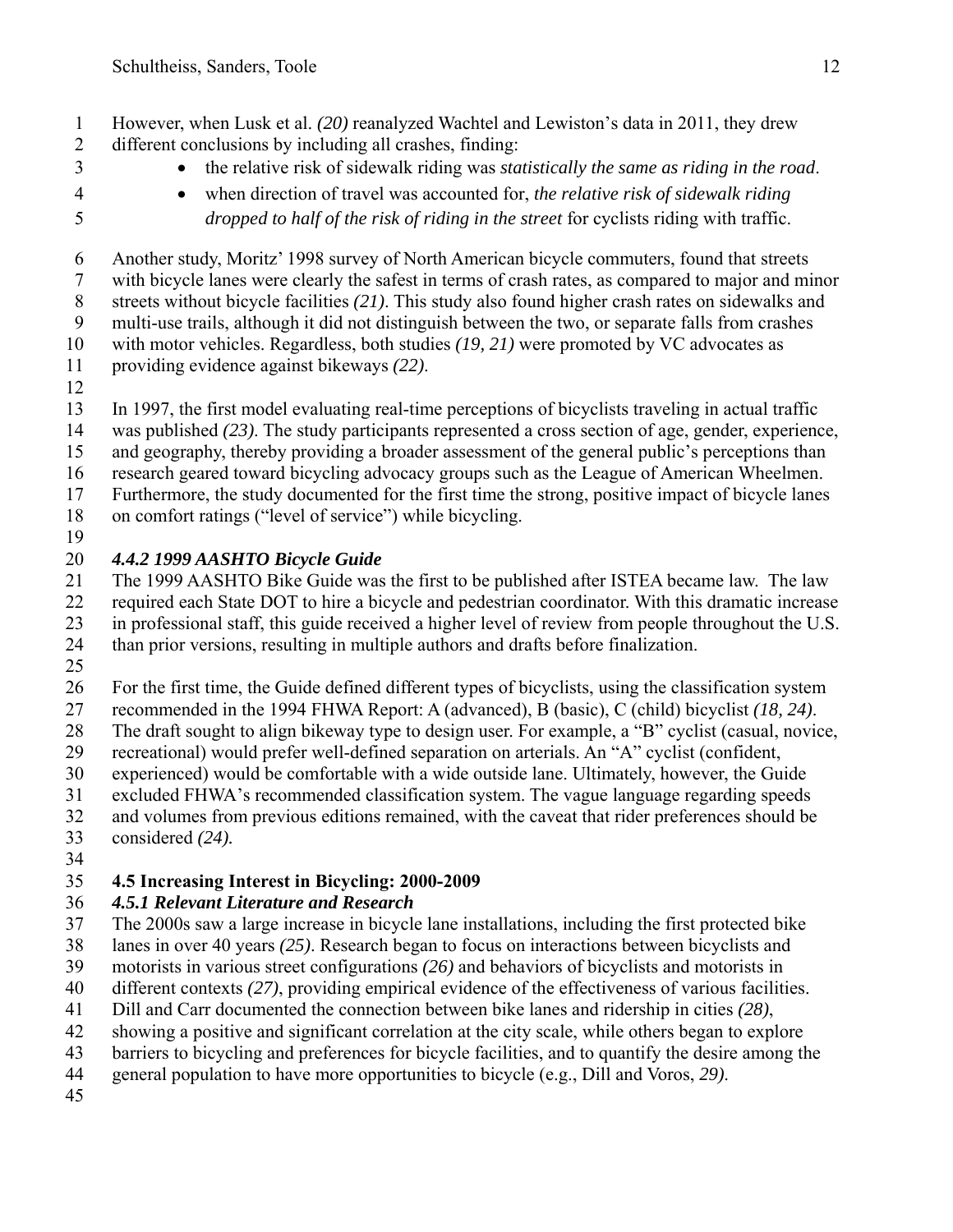### 1 *4.5.2 2012 AASHTO Bicycle Guide*

2 The 2012 AASHTO Bike Guide was the first guide developed through an NCHRP research 3 contract. This edition contained significant new content, and increased references to support

4 guidance included although the design user still skewed towards the confident cyclist *(30)*.

5 6 While the 2012 Guide was being written (2007-2009), jurisdictions began to install protected 7 bike lanes, green-colored lanes, bicycle signals, and bike boxes following the MUTCD's official 8 experimentation process. Due to interest in innovative bikeway design treatments, the first draft 9 of the 2012 Guide included a chapter entitled "Design Issues on the Horizon" which provided 10 some basic information on separated bike lanes, green-colored bike lanes, bike boxes and raised 11 bike lanes. However, the NCHRP panel overseeing the Guide cut the chapter due to the fact these 12 facilities were new and not yet extensively studied. There was also concern that provision of 13 separated bike lanes guidance would conflict with statements that maintained the vehicular 14 cycling philosophy opposing separation.

15

16 The A/B/C typology scheme was eliminated in favor of a more nuanced discussion of user skill 17 and comfort to more clearly articulate a person's tolerance for motor vehicle traffic stress based

18 on the 1997 BLOS research *(23)*. For the first time since 1974, a table was added to specify

19 roadway volumes and speed thresholds for different bikeway treatments. The intersection design

20 guidance removed the vehicular cycling premise that "bicycle lanes tend to complicate both

21 bicycle and motor vehicle turning movements at intersections," which was not supported by 22 evidence.

23

24 This Guide was the first to label shared-use paths that were parallel to roadways as "sidepaths",

25 in order to distinguish them from shared-use paths (or trails) located in independent rights-of-

26 way. The Guide also articulated for the first time the importance of integrating sidepath

27 operations with the roadway, stating that the path should have the same priority as the parallel

28 roadway—although the text also maintained extensive discouragement for building them.

29

### 30 **4.6 Bicycling as a Mainstream Mode: 2010 - Present**

### 31 *4.6.1 Relevant Literature and Research*

32 Recent years have marked a time of significant advances in the understanding of bicyclists' and

33 motorists' preferences and factors that contribute to the safety of bicyclists operating on or near

34 roadways. Importantly, several studies have directly examined the safety of separated bike lanes

35 and found them to be safer than roadways where bicyclists share travel lanes with motor

- 36 vehicles. For example, multiple studies of separated bike lanes in Canada and the U.S. by Lusk
- 37 and her colleagues have found that the overall relative risk of cycling on a protected bike lane
- 38 was lower than cycling on the reference streets *(20, 31)*. (Lusk et al. were also the first to publish 39 a review of the AASHTO guidance from 1974 to 1999, finding, similarly to this study, that the
- 40 guidelines did not seem to be rigorously research-based *(31)*.) A Dutch study by Schepers et al.
- 41 found that one-way protected bike lanes are significantly safer than a bicycle lane or no facility
- 42 *(32)*. Furthermore, multiple studies by Teschke, Harris, and colleagues examining bicycle
- 43 crashes in Toronto and Vancouver found that protected bike lanes were significantly less likely to
- 44 be associated with a crash than all other facility types *(33, 34)*.
- 45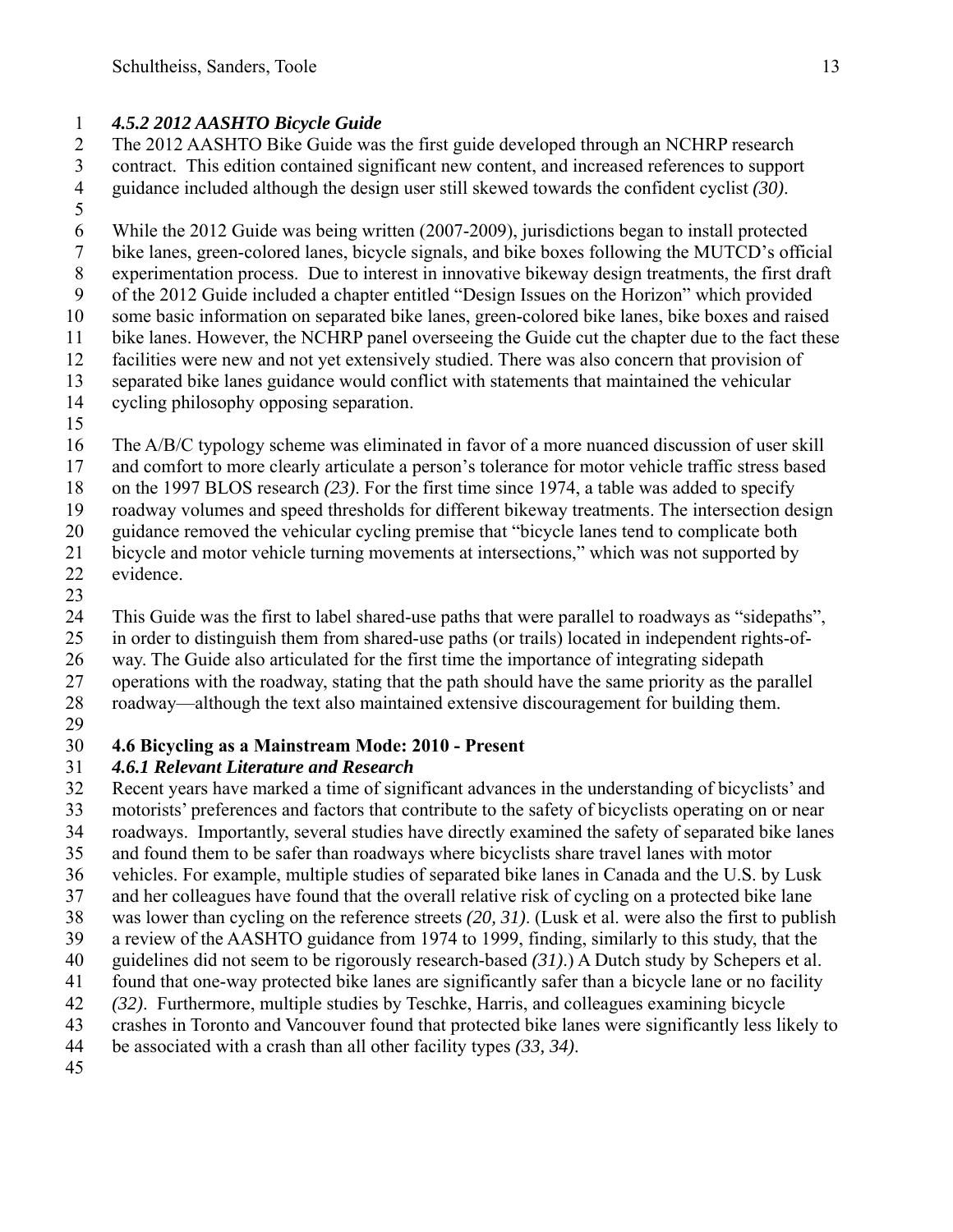- 1 Separately, studies by Sanders and Dill, McNeil, and colleagues (among others) have
- 2 documented bicyclists' clear preferences for riding on facilities with greater separation from
- 3 motorists *(35, 36)* consistent with findings from the 1970s. Dill and McNeil have also worked to
- 4 characterize people's attitudes toward cycling and roadway design preferences into typologies of traffic tolerance  $(37)$ . traffic tolerance (37).
- 6
- 7 Research has also documented that the provision of a network of separated bike lanes appears to
- 8 be key to improving safety and ridership. For example, Buehler and Pucher compare cycling
- 9 rates and injuries to show that bicycling in the U.S has been and continues to be much less safe
- 10 than in peer countries where networks of protected bike lanes exist *(38)*. A frequent criticism by
- 11 VC bikeway opponents is that confounding factors are the source of these safety gains, not the 12 bikeways themselves, and that a safety in numbers effect is therefore unproven (*44*). However, a
- 13 study by Marques and Hernandez-Herrador evaluated the impact of ridership and bicycle
- 14 network construction and expansion, and found evidence of a strong safety in numbers
- 15 correlation *(39)*.
- 16
- 17 Finally, national and state organizations looking for more advanced guidance have now
- 18 published their own guidance on how to design separated bike lanes and other bikeway design
- 19 treatments that are common in other countries, including NACTO's Urban Bikeway Design
- 20 Guide and Massachusetts Departments of Transportation's Separated Bike Lane Design Guide 21 *(40, 41)*.
- 22

# 23 **5. CONCLUSION**

24 This paper covers the evolution of AASHTO Bike Guide content from 1974 to 2012, providing 25 insight into the dynamics and context for each edition. At the heart of the story is a fundamental 26 question posed by USDOT Assistant Secretary John Hilten in 1973:

- 27 *Should bikeways be designed to accommodate a smaller number of people*  28 *moving at the maximum rate of speed achievable by the bicyclist over long*  29 *distances or should they be designed to accommodate the maximum number of*
- 30 *people willing to travel for shorter trips?"*

31 An inability to directly address this question delayed the development of urban bicycle

- 32 transportation networks in North America for decades. The public officials and engineering
- 33 professionals of the 1970s showed creativity and courage in experimenting with new ideas to
- 34 support safe bicycle transportation, as did AASHTO, which published a design guide based on
- 35 limited US experience but supplemented by international research and best practices. However,
- 36 the lack of maintenance for bikeways, a reluctance to fully commit to separated bike lanes with
- 37 protected intersections, and ill-considered sidewalk bike routes gave credence to vehicular cyclist
- 38 concerns and fueled the rise of the vehicular cycling backlash in the late 1970s. Many of these
- 39 concerns would worry any frequent cyclist, and should be carefully considered today as new 40 bicycle facilities are being planned and built.
- 41
- 42 It is also instructive to see how research standards have changed and bicycling knowledge has
- 43 become more democratic. John Forester had an outsized impact on bicycle planning and facility
- 44 design during his time. However, his tendency to ignore and even belittle the legitimate concerns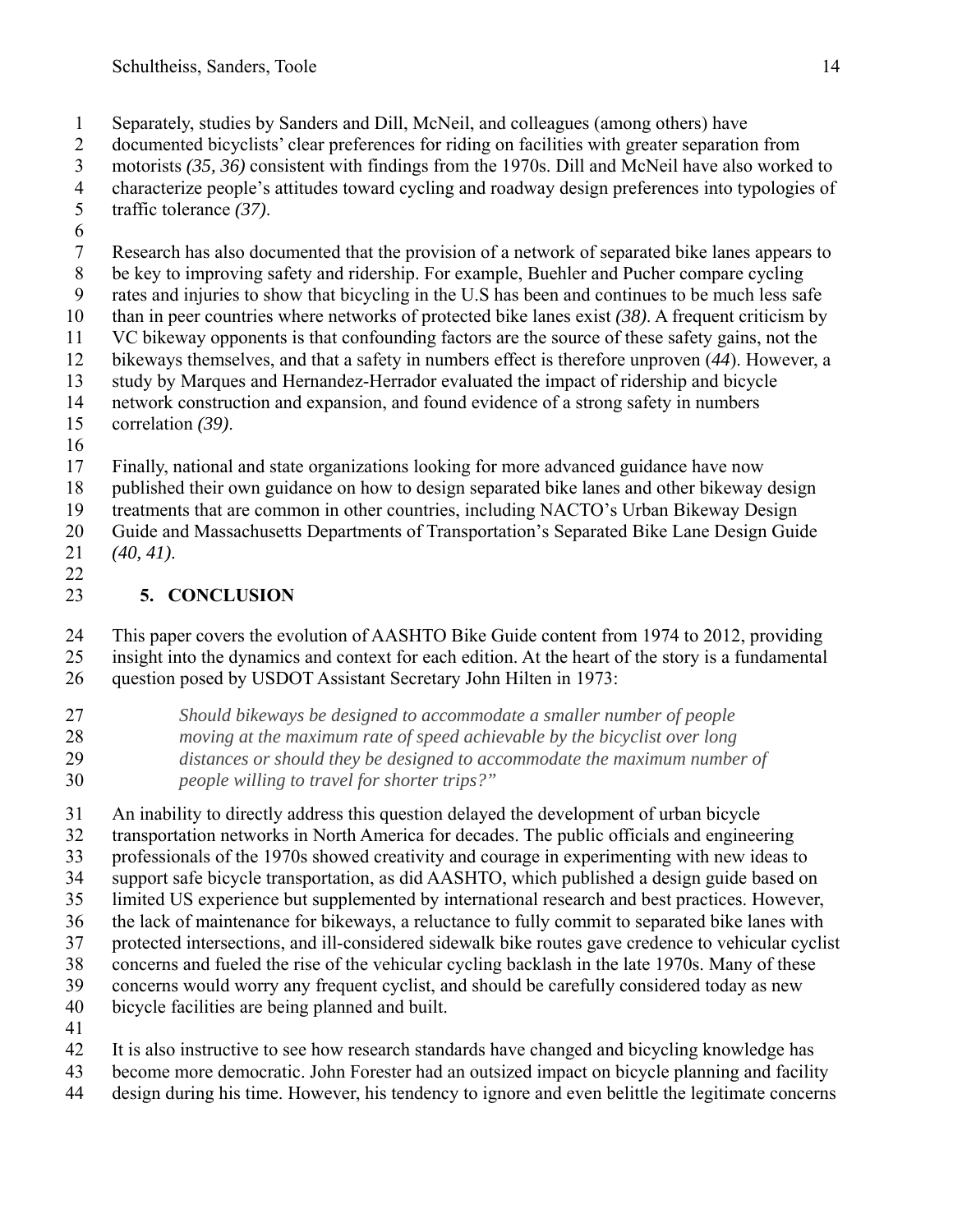- 1 and preferences held by the general public who did not enjoy bicycling in high volume or high
- 2 speed mixed traffic, spurred many a researcher to seek more substantiated truths about facility 3 safety and people's preferences.
- 

 $\frac{4}{5}$ 5 Today, this research matters more than one person's experience, and there is a stronger 6 commitment at all levels of government to accommodate and encourage bicycling—and to 7 maintain that commitment. It is also now understood that it is possible to build bicycle networks 8 that are safe and appealing to the general population, and that the delivery of these networks can 9 increase bicycling and improve overall safety outcomes. As the bicycle continues to be seen as a 10 key tool to mitigate the damage wrought by decades of car-centric development: congested 11 roadways, polluted air, inequitable transportation options, chronic disease, and loss of life, it is 12 hoped that the field continues to push forward with innovative designs that are rigorously 13 evaluated, providing the best designs and guidance for professionals seeking to plan and build 14 bicycle facilities.

15 16

# 17 **6. ACKNOWLEDGEMENTS**

18 This paper would not have been possible without insights and background information provided

19 by several people, including Duane Copley (who served as a Senior Civil Engineer with the City

20 of Davis, CA), John Fegan, and Richard Lemieux (both John and Richard served as Bicycle and

21 Pedestrian Program Managers with the FHWA). A special thanks to Mr. Lemieux for providing 22 the authors with research studies, design guides and bike master plans from the 1970s.

23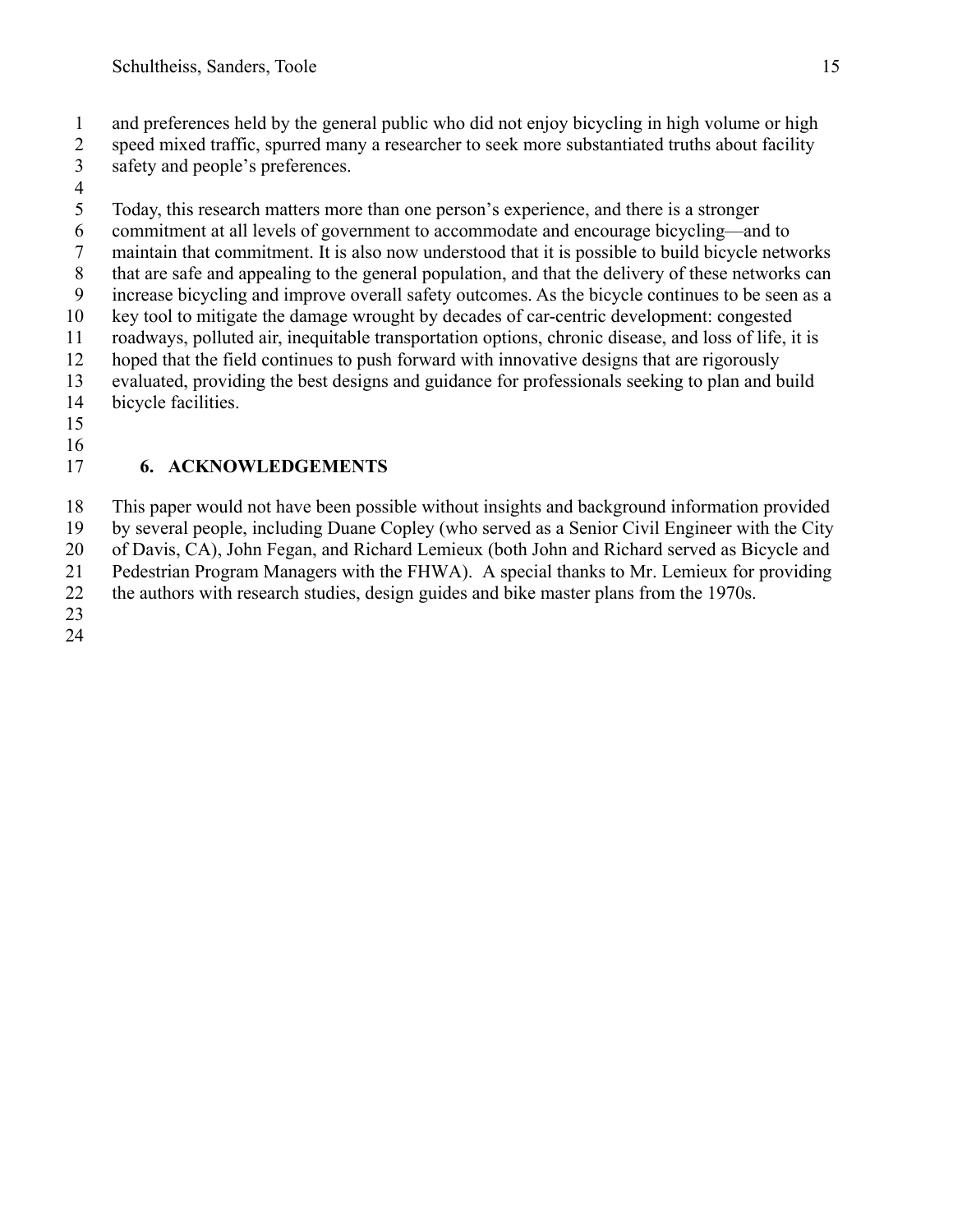#### 1 **7. REFERENCES**

- 2 1. City of Santa Barbara Public Works. *The Proposed Bikeway Master Plan*. Santa 3 Barbara, California, 1974.
- 4 2. Cranor, D. *Ed Koch, Force Behind Creation & Removal & of First Green lanes,*  5 *Passes Away*. People For Bikes. February 05, 2013. 6 http://www.peopleforbikes.org/blog/entry/ed-koch-force-behind-creation-and-<br>7 memoval-of-first-green-lanes-passes-. Accessed July 22, 2017.
- removal-of-first-green-lanes-passes-. Accessed July 22, 2017. 8 3. Buehler, T. *Fifty Years of Bicycle Policy in Davis, California.* Master's Thesis*,* 9 University of California, Davis. June 2007.
- 10 4. Fisher, G., Hulbert, S., Ramey, M. R., Fass, S., Gonzales, D., Horowitz, A., 11 Kefauver, J., Kobritz, B., Lum, W., Millar, M., Nicodemus, C., Ravindranath, 12 A., Stenson, D., & Weller, E. *Bikeway Planning Criteria and Guidelines*.
- 13 University of California, Institute of Transportation and Traffic Engineering, 14 School of Engineering and Applied Science, Los Angeles, CA, 1972.
- 15 5. De Leuw, Cather & Company. *City of Davis Bicycle Circulation and Safety*  16 *Study Volumes 1, 2, and 3.* Davis, California, 1972.
- 17 6. Forester, J. *American Cycling History from the 1940s; As I Remember It*. 18 http://www.johnforester.com/Articles/Social/My%20History.htm Accessed July 19 22, 2017.
- 20 7. Forester, J. *Effective Cycling*. MIT Press, Massachusetts, 2012.
- 21 8. AASHTO. *Guide for Bicycle Routes.* AASHTO, Washington, D.C., 1974.
- 22 9. Forester, J. *Bicycle Transportation: A Handbook for Cycling Transportation*  23 *Engineers.* MIT Press, Massachusetts, 1994.
- 24 10. Smith, D. T. *Safety and locational criteria for bicycle facilities*. Publication 25 FHWA-RD-75-112. FHWA, U.S. Department of Transportation, 1975.
- 26 11. Cross, K. D. Identifying Critical Behavior Leading to Collisions between 27 Bicycles and Motor Vehicles. Study presented to the California Statewide 28 Bicycle Committee, 1977.
- 29 http://www.johnforester.com/Articles/Safety/Cross01.htm Accessed July 25, 30 2017.
- 31 12. Kaplan, J. *Characteristics of the Regular Adult Bicycle User*. FHWA, U.S. 32 Department of Transportation, 1975.
- 33 13. Epperson, Bruce D. *Bicycles in American Highway Planning: The Critical Years*  34 *of Policy Making, 1969-1991.* McFarland & Company, Inc., North Carolina, 35 2014.
- 36 14. California Department of Transportation. *Planning and Design Criteria or*  37 *Bikeways in California.* FHWA, 1978.
- 38 15. AASHTO. *Guide for Development of New Bicycle Facilities.* AASHTO, 39 Washington, D.C., 1981.
- 40 16. Smith Jr., R. and Walsh, T. *Safety Impacts of Bicycle Lanes.* Transportation 41 Research Board, Washington, D.C., 1988.
- 42 17. AASHTO. *Guide for Development of New Bicycle Facilities.* AASHTO, 43 Washington, D.C., 1991.
- 44 18. Wilkinson, W.C., Clarke, A., Epperson, B., Knoblauch, R. *Effects of Bicycle*  45 *Accommodations on Bicycle/Motor Vehicle Safety and Traffic Operations*.
- 46 FHWA, U.S. Department of Transportation, Virginia, 1994.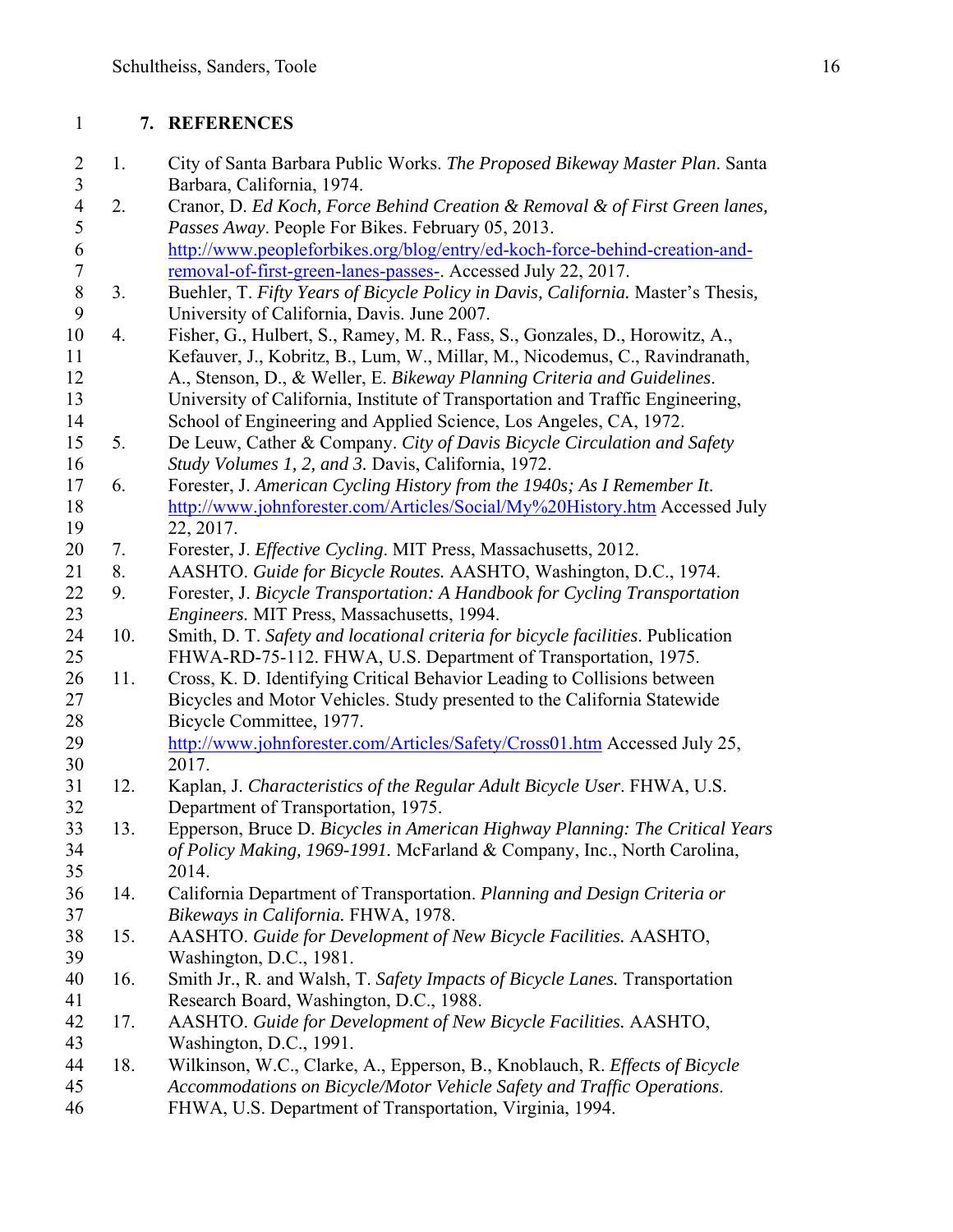1 19. Wachtel, A. and Lewiston, D. Risk Factors for Bicycle-Motor Vehicle 2 Collisions at Intersections. *ITE Journal*, September 1994, pp. 30-35.<br>20. Lusk, A.C., Furth, P.G., Morency, P., Miranda-Moreno, L.F., Willett 3 20. Lusk, A.C., Furth, P.G., Morency, P., Miranda-Moreno, L.F., Willett, W.C, and 4 Dennerlein, J.T. Risk of Injury for bicycling on cycle tracks versus in the street.<br>5 *Injury and Prevention*, Vol. 17, No. 2, 2011. 5 *Injury and Prevention*, Vol. 17, No. 2, 2011. 21. Moritz, W. Survey of North American Bicycle Commuters: Design and 7 Aggregate Results*. Transportation Research Record*, No. 1578, 1998. 8 https://doi.org/10.3141/1578-12 9 22. Allen, J. S. "Research…reviewed or critiqued" 10 http://www.bikexprt.com/research/index.htm, Accessed July 25, 2017. 11 23. Landis, B.,Vattikuti, V., and Brannick, M. Real-Time Human Perceptions: 12 Toward a Bicycle Level of Service. *Transportation Research Record*, No. 1578, 13 1997. https://doi.org/10.3141/1578-15. 14 24. AASHTO. *Guide for Development of Bicycle Facilities.* AASHTO, Washington, 15 D.C., 1999. 16 25. Chicago Department of Transportation and Chicagoland Bicycle Federation. 17 *Bike Lane Design Guide*. Pedestrian and Bicycle Information Center, Highway 18 Safety Research Center, University of North Carolina-Chapel Hill, 2002. 19 26. Hunter, W., Feaganes, J., and Srinivasan, R. Conversions of Wide Curb Lanes: 20 The Effect on Bicycle and Motor Vehicle Interactions. *Transportation Research*  21 *Record*, No. 1939, 2005. https://doi.org/10.3141/1939-05. 22 27. Sadek, A., Dickason, A., Kaplan, J. *Effectiveness of Green, High-Visibility Bike*  23 *Lane and Crossing Treatment*. Transportation Research Board, Washington, 24 D.C., 2006. 25 28. Dill, J. and Carr, T. Bicycle Commuting and Facilities in Major U.S. Cities: If 26 You Build Them, Commuters Will Use Them. *Transportation Research Record,*  27 No. 1828, 2003. pp. 116-123. http://dx.doi.org/10.3141/1828-14 28 29. Dill, J. and Voros, K. Factors Affecting Bicycling Demand: Initial Survey 29 Findings from Portland Region. *Transportation Research Record,* No. 2031, 30 2007. https://doi.org/10.3141/2031-02 31 30. AASHTO. *Guide for Development of Bicycle Facilities.* AASHTO, Washington, 32 D.C., 2012. 33 31. Lusk, A.C., Morency, P., Miranda-Moreno, L.F., Walter, C., Willett, W.C, and 34 Dennerlein, J.T. Bicycle Guidelines and Crash Rates on Cycle Tracks in the 35 United States. *American Journal of Public Health*, Vol. 103, No. 7, 2013. 36 32. Schepers, J.P., Kroeze, P.A., Sweers, W., Wust, J.C. Road factors and bicycle‐ 37 motor vehicle crashes at unsignalized priority intersections. *Accident Analysis*  38 *and Prevention*, Vol. 43, 2011, pp. 853‐61. 39 33. Teschke et al. Route Infrastructure and the Risk of Injuries to Bicyclists: A 40 Case-Crossover Study. *American Journal of Public Health,* Vol. 102, No. 12, 41 2012, pp. 2336-2343. 42 34. Harris et al. Comparing the effects of infrastructure on bicycling injury at 43 intersections and non-intersections using a case-crossover design. *Injury*  44 *Prevention,* Vol. 19, 2013, pp. 303-310. 45 35. Sanders, R.L. We can all get along: The alignment of driver and bicyclist 46 roadway design preferences in the San Francisco Bay Area. *Transportation*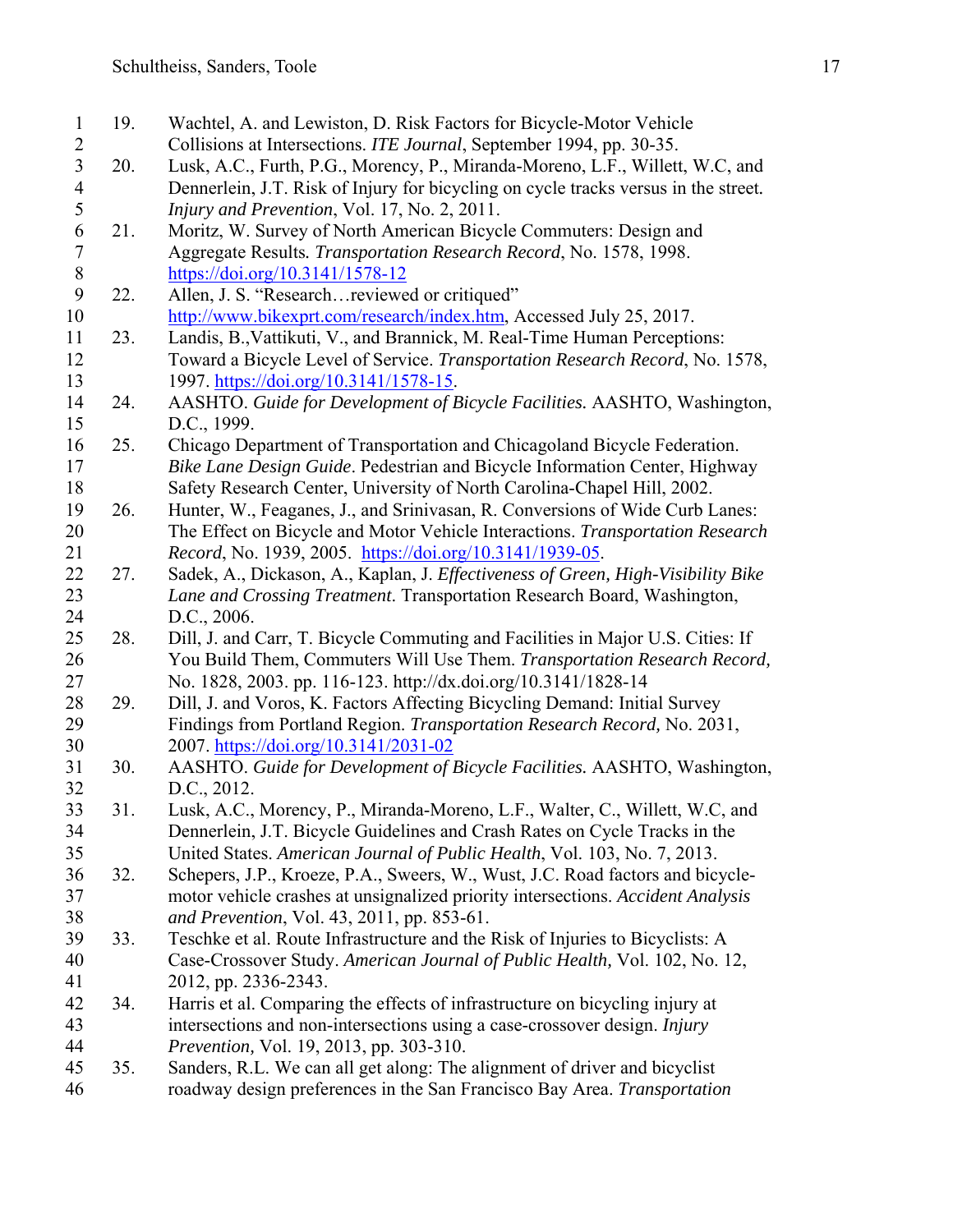| 1              |     | Research Part A, Vol., 91, 2016, pp. 120-133.                                   |
|----------------|-----|---------------------------------------------------------------------------------|
| 2              | 36. | McNeil, N., Monsere, C., and Dill, J. Influence of Bike Lane Buffer Types on    |
| 3              |     | Perceived Comfort and Safety of Bicyclists and Potential Bicyclists.            |
| $\overline{4}$ |     | Transportation Research Record, No. 2520, 2015, pp.132-142.                     |
| 5              | 37. | Dill, J., and McNeil, N. Revisiting the Four Types of Cyclists: Findings from a |
| 6              |     | national survey. Transportation Research Board, Washington, D.C., 2016.         |
| 7              | 38. | Buehler, R. and Pucher, J. Trends in Walking and Cycling Safety: Recent         |
| 8              |     | Evidence from High-Income Countries, with a Focus on the United States and      |
| 9              |     | Germany. American Journal of Public Health, Vol.107, 2017, pp. 281-287.         |
| 10             | 39. | Marques, R. and Hernandez-Herrador, V. On the effect of networks of cycle-      |
| 11             |     | tracks on the risk of cycling. The case of Seville. Accident Analysis and       |
| 12             |     | <i>Prevention, Vol. 102, 2017, pp.181-190.</i>                                  |
| 13             | 40. | National Association of City Transportation Officials. Urban Bikeway Design     |
| 14             |     | <i>Guide.</i> 2011.                                                             |
| 15             | 41. | Massachusetts Department of Transportation. Separated Bike Lane Planning        |
| 16             |     | and Design Guide. 2015.                                                         |
| 17             | 42. | Lott, D., Tardiff, T., Lott, D. Evaluation by Experienced Riders of a New       |
| 18             |     | Bicycle Lane in an Established Bikeway System. Transportation Research          |
| 19             |     | Record, No. 683, 1978. pp. 40-46.                                               |
| 20             | 43. | http://john-s-allen.com/blog/?p=669                                             |
| 21             |     |                                                                                 |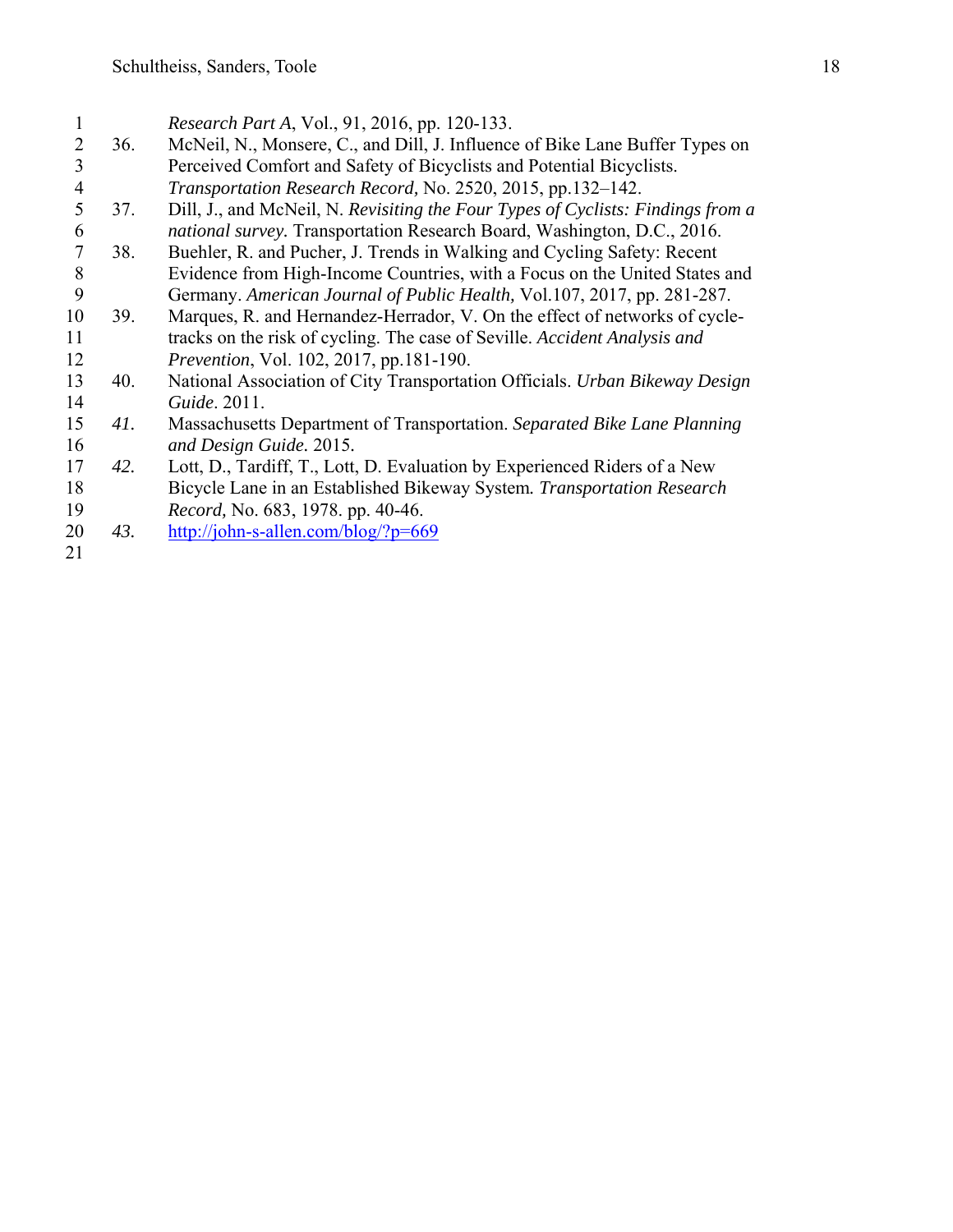#### 1 **APPENDIX A**

#### 3 **TABLE 1. Comparison of AASHTO Bike Guide Content in the Various Editions**

|                                                        | <b>AASHTO Bike Guide Edition</b>                              |                                                                                                 |                                                                                                 |                                                                                                 |                                                                                                                                                                                                                                       |                                                                                                                                                                                                                                       |  |  |  |  |
|--------------------------------------------------------|---------------------------------------------------------------|-------------------------------------------------------------------------------------------------|-------------------------------------------------------------------------------------------------|-------------------------------------------------------------------------------------------------|---------------------------------------------------------------------------------------------------------------------------------------------------------------------------------------------------------------------------------------|---------------------------------------------------------------------------------------------------------------------------------------------------------------------------------------------------------------------------------------|--|--|--|--|
|                                                        | 1974                                                          | 1981                                                                                            | 1991                                                                                            | 1999                                                                                            | 2012                                                                                                                                                                                                                                  | 2018                                                                                                                                                                                                                                  |  |  |  |  |
| Pages of<br>Guidance                                   | 50                                                            | 36                                                                                              | 51                                                                                              | 86                                                                                              | 201                                                                                                                                                                                                                                   | $400+$                                                                                                                                                                                                                                |  |  |  |  |
| <b>Design User</b><br><b>Description</b>               | Commuter,<br>Recreational,<br>Neighborhood                    | Commuter: Fast,<br>Direct Recreational:<br>Pleasure, Comfort                                    | Utilitarian: Fast,<br>Direct Recreational:<br>Pleasure, Comfort                                 | Advanced (5%): Fast,<br>Direct<br>Basic/Child (95%):<br>Pleasure, Comfort                       | Experienced/Confide<br>nt: Fast, Direct, but<br>appreciate comfort<br>Casual/Less<br>Confident: Majority<br>of Population, Prefer<br>Comfort                                                                                          | Highly Confident (4-<br>7% of public)<br>Somewhat Confident<br>$(5-9%$ of public)<br>Interested but<br>Concerned $(51-56\%$<br>of public)                                                                                             |  |  |  |  |
| <b>Minimum</b><br><b>Design Speed</b>                  | 10 mph minimum                                                | 20 mph minimum                                                                                  | 20 mph minimum                                                                                  | 20 mph minimum                                                                                  | 18 mph minimum                                                                                                                                                                                                                        | 15 mph separated<br>bike lanes & shared<br>use paths                                                                                                                                                                                  |  |  |  |  |
| <b>Desirable</b><br><b>Design Speed</b>                | 15 mph normally                                               | 30 mph desirable                                                                                | 30 mph desirable                                                                                | 30 mph desirable                                                                                | 30 mph maximum                                                                                                                                                                                                                        | 18 - 30 mph rural<br>areas or low ped<br>volume paths                                                                                                                                                                                 |  |  |  |  |
| <b>Bicycle Lane</b><br><b>Installation</b><br>Criteria | vehicle volume ><br>2,000 ADT<br>vehicle speeds $>$ 30<br>mph | Inexperienced will<br>avoid high volume &<br>speed roads.<br>Commuters will ride<br>regardless. | Inexperienced will<br>avoid high volume &<br>speed roads.<br>Commuters will ride<br>regardless. | Inexperienced will<br>avoid high volume &<br>speed roads.<br>Commuters will ride<br>regardless. | Experienced/Confide<br>nt comfortable on<br>most streets, some<br>prefer separation on<br>high volume & speed<br>streets when<br>available.<br>Casual/Less<br>Confident prefer<br>separation or low-<br>volume, low-speed<br>streets. | Experienced/Confide<br>nt comfortable on<br>most streets, some<br>prefer separation on<br>high volume & speed<br>streets when<br>available.<br>Casual/Less<br>Confident prefer<br>separation or low-<br>volume, low-speed<br>streets. |  |  |  |  |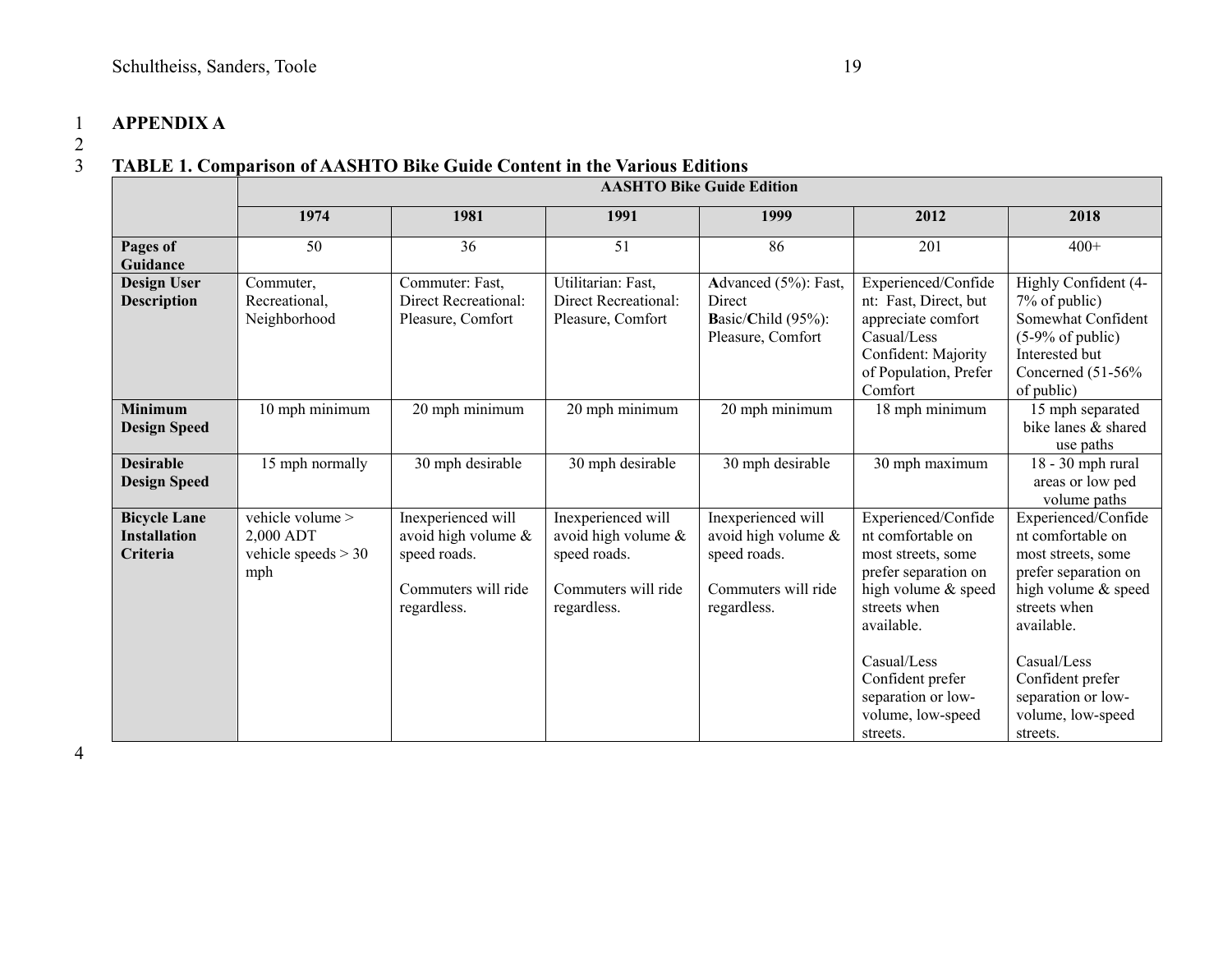|                                                               | 1974                                                                                            | 1981                                                                                                                                          | 1991                                                                                                                                          | 1999                                                                                                                                                                                           | 2012                                                                                                                                                                                   | 2018                                                                                                                                                                                   |
|---------------------------------------------------------------|-------------------------------------------------------------------------------------------------|-----------------------------------------------------------------------------------------------------------------------------------------------|-----------------------------------------------------------------------------------------------------------------------------------------------|------------------------------------------------------------------------------------------------------------------------------------------------------------------------------------------------|----------------------------------------------------------------------------------------------------------------------------------------------------------------------------------------|----------------------------------------------------------------------------------------------------------------------------------------------------------------------------------------|
| <b>Bike Lane</b><br>Width                                     | 4.0 feet min. at curb<br>5.5 feet min. adj. to<br>parking                                       | 4 feet min. at curb<br>5.0 feet min. adj. to<br>parking<br>$>$ 5 feet where:<br>vehicle speeds $> 35$<br>mph or<br>substantial % of<br>trucks | 4 feet min. at curb<br>5.0 feet min. adj. to<br>parking<br>$>$ 5 feet where:<br>vehicle speeds $>$ 35<br>mph or<br>substantial % of<br>trucks | 4 feet min. at curb<br>5.0 feet min. adj. to<br>parking<br>$+1$ to 2 feet where<br>parking turnover high<br>$>$ 5 feet where:<br>vehicle speeds $> 50$<br>mph or<br>substantial % of<br>trucks | 4 feet min.<br>$> 5$ feet where:<br>vehicle speeds $> 35$<br>mph or<br>substantial % of<br>trucks                                                                                      | 4 feet min.<br>$> 5$ feet where:<br>vehicle speeds $>$ 35<br>mph or<br>substantial % of<br>trucks                                                                                      |
| <b>Wide Curb</b><br>Lanes<br><b>Shared</b><br><b>Roadways</b> | Not Discussed<br>10-foot lanes light<br>volume traffic<br>12-foot lanes heavy<br>volume traffic | preferred where no<br>bike lanes<br>12-foot minimum<br>14 feet desirable<br>benefits bicyclists<br>and motorists<br>No Guidance               | preferred where no<br>bike lanes<br>12-foot minimum<br>14 feet desirable<br>benefits bicyclists<br>and motorists<br>No Guidance               | preferred where no<br>bike lanes<br>14-foot minimum<br>15 feet desirable<br>benefits bicyclists<br>and motorists<br>No Guidance                                                                | last resort where no<br>bike lanes<br>13-foot minimum<br>15 feet desirable<br>benefits bicyclists<br>and motorists<br>Lower speed and<br>volume preferred use<br><b>BLOS</b> to assess | last resort where no<br>bike lanes<br>13-foot minimum<br>15 feet desirable<br>benefits bicyclists<br>and motorists<br>Lower speed and<br>volume preferred use<br><b>BLOS</b> to assess |
| <b>Separated</b><br><b>Bicycle Lane</b><br>Guidance           | Recommended<br>Treatment                                                                        | <b>Prohibited Treatment</b>                                                                                                                   | <b>Prohibited Treatment</b>                                                                                                                   | <b>Prohibited Treatment</b>                                                                                                                                                                    | Discussed as one-<br>way bicycle only<br>sideapath                                                                                                                                     | Discussed as one-<br>way bicycle only<br>sideapath                                                                                                                                     |
| Sidepath<br>Guidance                                          | Shared Use Okay.<br>Ideal separarate from<br>road min. 20 feet,<br>preferable 30 feet           | <b>Bike Only Preferred</b><br>Shared Use<br>Undesirable                                                                                       | wide curb lanes, bike<br>lanes and shared<br>lanes preferable to<br>sidepaths due to 9<br>separate risk factors                               | wide curb lanes, bike<br>lanes and shared<br>lanes preferable to<br>sidepaths due to 9<br>separate risk factors                                                                                | wide curb lanes, bike<br>lanes and shared<br>lanes preferable to<br>sidepaths due to 14<br>separate risk factors                                                                       | wide curb lanes, bike<br>lanes and shared<br>lanes preferable to<br>sidepaths due to 14<br>separate risk factors                                                                       |
| Sidepath<br><b>Intersection</b><br>Guidance                   | Use Protected<br>Intersection                                                                   | Prefarable: Avoid;<br>No Guidance other<br>than provide good<br>sight lines, consider<br>median                                               | Prefarable: Avoid;<br>No Guidance other<br>than provide good<br>sight lines, consider<br>median                                               | Integrate with<br>intersection;<br>Basic guidance for<br>considerations given<br>to manage conflicts                                                                                           | Integrate with<br>intersection;<br>Basic guidance for<br>considerations given<br>to manage conflicts                                                                                   | Integrate with<br>intersection;<br>Basic guidance for<br>considerations given<br>to manage conflicts                                                                                   |